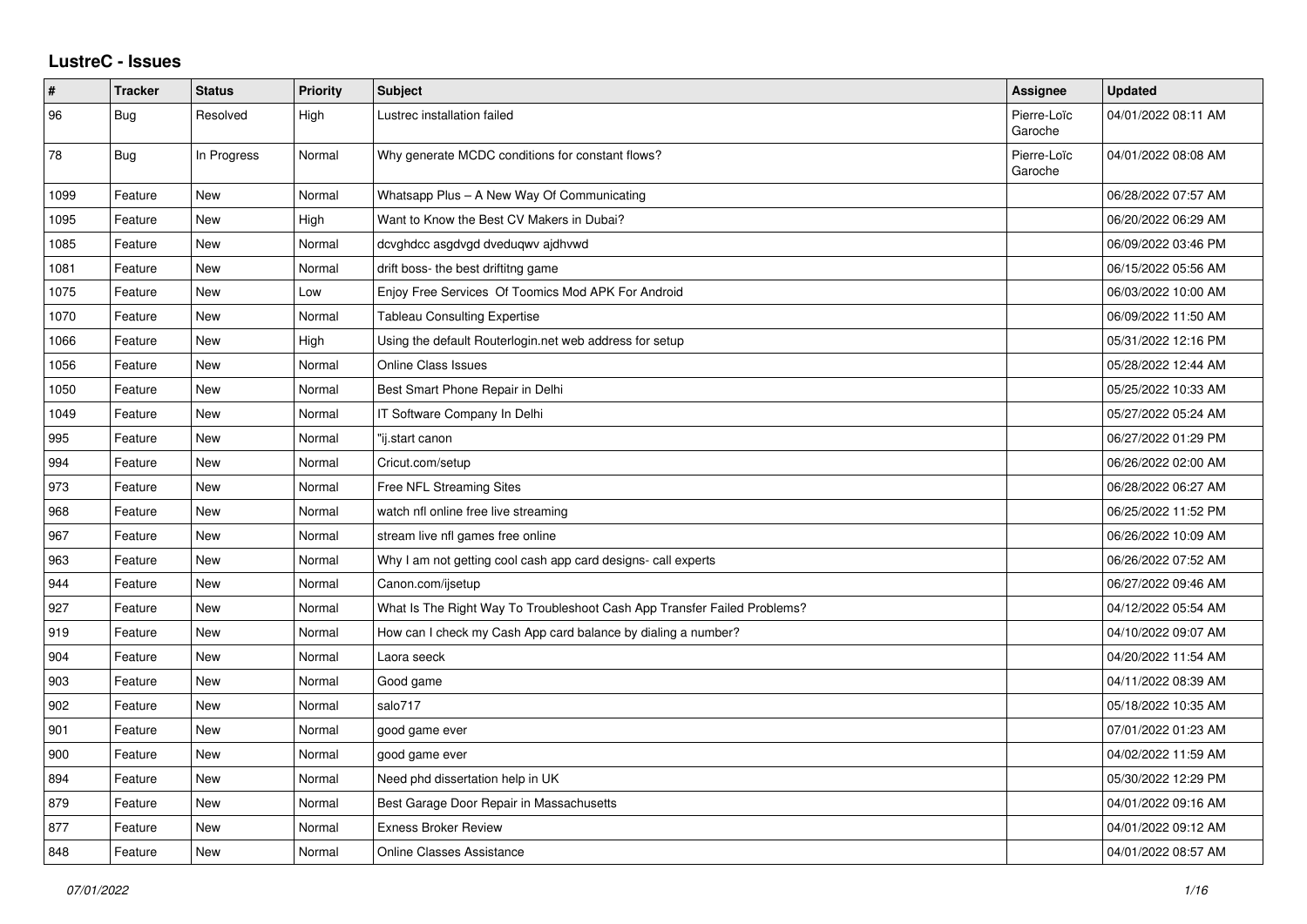| $\sharp$ | <b>Tracker</b> | <b>Status</b> | <b>Priority</b> | <b>Subject</b>                                                       | <b>Assignee</b> | <b>Updated</b>      |
|----------|----------------|---------------|-----------------|----------------------------------------------------------------------|-----------------|---------------------|
| 847      | Feature        | New           | Normal          | Canon.com/ijsetup                                                    |                 | 04/01/2022 09:08 AM |
| 846      | Feature        | <b>New</b>    | Normal          | ij.start canon                                                       |                 | 04/01/2022 08:58 AM |
| 845      | Feature        | New           | Normal          | canon.com/ijsetup                                                    |                 | 04/01/2022 08:58 AM |
| 813      | Feature        | New           | Normal          | Canon.com/ijsetup                                                    |                 | 06/28/2022 05:15 PM |
| 812      | Feature        | <b>New</b>    | Normal          | canon.com/ijsetup                                                    |                 | 06/29/2022 06:04 AM |
| 810      | Feature        | New           | Normal          | how to remove viruses from a phone                                   |                 | 06/30/2022 03:49 PM |
| 806      | Feature        | New           | Normal          | Go everywhere thanks to mapquest driving directions                  |                 | 07/01/2022 11:55 AM |
| 794      | Feature        | New           | Normal          | Safe place to buy fifa coins                                         |                 | 06/30/2022 03:51 PM |
| 756      | Feature        | New           | Normal          | Your one-stop destination for the thesis writing service             |                 | 06/27/2022 05:46 PM |
| 740      | Feature        | <b>New</b>    | Normal          | Online Thesis Help USA                                               |                 | 07/01/2022 01:11 AM |
| 725      | Feature        | New           | Normal          | What are memo writing services design                                |                 | 07/01/2022 01:39 PM |
| 698      | Feature        | New           | Normal          | Connect with cash app representative to ask about cash app flip scam |                 | 06/26/2022 11:24 AM |
| 693      | Feature        | New           | Normal          | How To Get My Money Back From The Cash App To Your Wallet?           |                 | 06/30/2022 10:37 PM |
| 683      | Feature        | New           | Normal          | Game creation                                                        |                 | 07/01/2022 02:36 AM |
| 681      | Feature        | <b>New</b>    | High            | Online Class                                                         |                 | 07/01/2022 04:41 PM |
| 680      | Feature        | New           | Normal          | Word Jewels 2                                                        |                 | 07/01/2022 06:36 PM |
| 669      | Feature        | New           | Normal          | Nursing Assignment Help                                              |                 | 07/01/2022 03:56 AM |
| 665      | Feature        | New           | Normal          | Look for a dedicated help with finance assignment                    |                 | 06/27/2022 11:10 PM |
| 654      | Feature        | New           | Normal          | Peach Health Benefits                                                |                 | 06/30/2022 02:43 PM |
| 649      | Feature        | New           | Normal          | Pear Health Benefits                                                 |                 | 06/28/2022 08:04 AM |
| 648      | Feature        | New           | Normal          | <b>Plum Health Benefits</b>                                          |                 | 06/28/2022 06:02 PM |
| 647      | Feature        | New           | Normal          | <b>Cranberry Health Benefits</b>                                     |                 | 06/30/2022 07:08 PM |
| 646      | Feature        | <b>New</b>    | Normal          | Collaborative Research Group                                         |                 | 06/29/2022 09:46 AM |
| 637      | Feature        | New           | Normal          | Why do the Outlook rules not work in my account?                     |                 | 06/30/2022 03:48 PM |
| 611      | Feature        | New           | Normal          | Buy All Modafinil & Armodafinil Tablets @Buy Modafinil US            |                 | 06/30/2022 03:30 PM |
| 610      | Feature        | New           | Normal          | CheapestMedsShop 100% Safe Medicines Online in USA UK & AUS.         |                 | 06/28/2022 09:42 AM |
| 608      | Feature        | New           | Normal          | How To Do Hotmail Password Reset Without Phone Number?               |                 | 06/28/2022 07:39 AM |
| 605      | Feature        | New           | Normal          | What will the future of logo design be like?                         |                 | 06/30/2022 05:59 PM |
| 594      | Feature        | New           | Normal          | How does research proposal help online make it easy for me?          |                 | 07/01/2022 01:10 AM |
| 558      | Feature        | New           | Normal          | <b>Stunning Classic Sofas</b>                                        |                 | 06/29/2022 10:03 AM |
| 557      | Feature        | New           | Normal          | <b>Business Law Assignment Help</b>                                  |                 | 07/01/2022 05:16 PM |
| 552      | Feature        | New           | Normal          | Radio rfm and the benefits of radio rfm                              |                 | 07/01/2022 10:50 AM |
| 546      | Feature        | New           | Normal          | Quickbooks Error                                                     |                 | 07/01/2022 12:38 PM |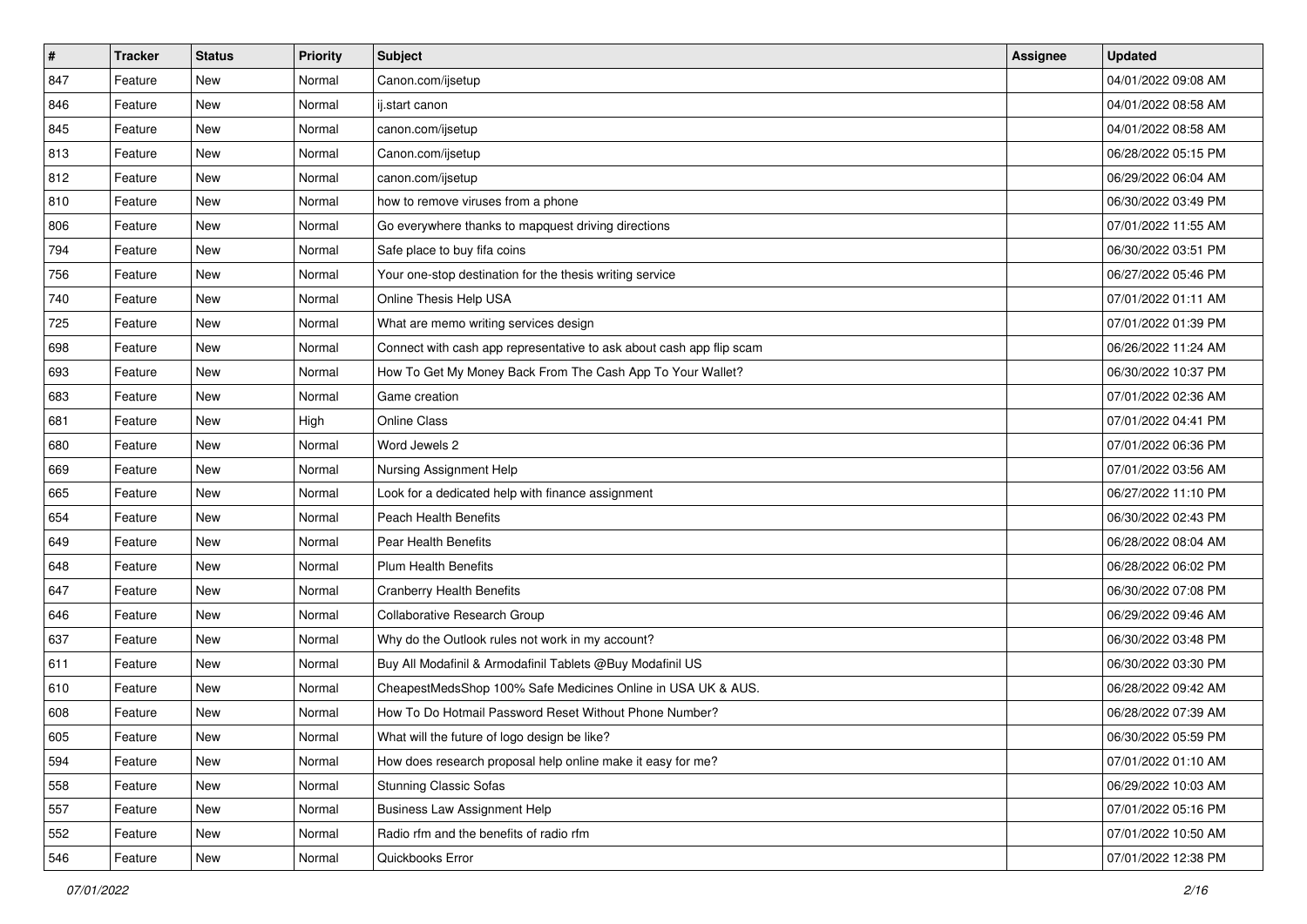| $\sharp$ | <b>Tracker</b> | <b>Status</b> | <b>Priority</b> | Subject                                                                   | <b>Assignee</b> | <b>Updated</b>      |
|----------|----------------|---------------|-----------------|---------------------------------------------------------------------------|-----------------|---------------------|
| 545      | Feature        | New           | Normal          | <b>Best Canvas Print Company</b>                                          |                 | 06/30/2022 05:39 PM |
| 543      | Feature        | New           | Normal          | Get tech assistance with customer support on ATT Yahoo email login issue. |                 | 06/24/2022 05:08 PM |
| 527      | Feature        | New           | Normal          | My Teachers                                                               |                 | 07/01/2022 03:02 AM |
| 522      | Feature        | New           | Normal          | Can You Check App Limits, If Cash app won't let me send money?            |                 | 06/29/2022 09:36 PM |
| 499      | Feature        | <b>New</b>    | Normal          | Discover The Premium Features Of Spotify Mod Apk                          |                 | 07/01/2022 02:21 PM |
| 493      | Feature        | New           | High            | chainsaw dance                                                            |                 | 07/01/2022 06:56 AM |
| 491      | Feature        | New           | Normal          | Automatically download and paste Reddit wallpapers into Windows           |                 | 07/01/2022 02:00 PM |
| 478      | Feature        | New           | Normal          | Is it safe to install third-party WhatsApp GB?                            |                 | 07/01/2022 06:57 PM |
| 476      | Feature        | New           | High            | <b>American Airlines Reservations</b>                                     |                 | 06/30/2022 09:45 PM |
| 277      | Feature        | New           | Normal          | Nike Dunks Replica                                                        |                 | 04/01/2022 08:19 AM |
| 276      | Feature        | New           | Normal          | Nike Dunks Replica                                                        |                 | 04/01/2022 08:19 AM |
| 272      | Feature        | New           | Normal          | Fashion                                                                   |                 | 06/27/2022 03:53 PM |
| 271      | Feature        | New           | Normal          | Fashion                                                                   |                 | 06/30/2022 10:40 PM |
| 255      | Feature        | New           | Normal          | best doctor for psoriasis                                                 |                 | 07/01/2022 08:42 AM |
| 254      | Feature        | New           | Normal          | best ayurvedic treatment for psoriasis                                    |                 | 04/01/2022 08:13 AM |
| 243      | Feature        | New           | Normal          | Reconstruir la pandilla de la mafia en Gangstar Vegas MOD APK             |                 | 07/01/2022 04:40 PM |
| 242      | Feature        | New           | Normal          | Descripción de Torque Pro MOD APK para Android                            |                 | 07/01/2022 07:34 AM |
| 241      | Feature        | <b>New</b>    | Normal          | How to get a complete solution of Big Ideas Math Answers?                 |                 | 04/01/2022 08:15 AM |
| 240      | Feature        | New           | Normal          | Juego interesante de Dragon Ball Legends MOD APK                          |                 | 06/30/2022 03:20 PM |
| 237      | Feature        | New           | Normal          | HP Printer Assistant Software   Download & Install HP Assistant           |                 | 07/01/2022 10:10 AM |
| 229      | Feature        | New           | Normal          | How To Delete Cash App Account? - Check Out the Steps In Detail           |                 | 06/28/2022 07:06 PM |
| 220      | Feature        | New           | Normal          | essay writing services                                                    |                 | 06/26/2022 04:55 PM |
| 214      | Feature        | New           | Normal          | Five Christmas Apps For Apple Users                                       |                 | 07/01/2022 08:38 AM |
| 212      | Feature        | New           | Normal          | How good is the market for gaming mobile apps at the moment?              |                 | 05/17/2022 11:09 AM |
| 207      | Feature        | New           | Low             | real estate lead conversion                                               |                 | 06/28/2022 06:09 PM |
| 204      | Feature        | New           | Normal          | New Car Tyres                                                             |                 | 04/01/2022 08:40 AM |
| 186      | Feature        | New           | Normal          | homoeobazaar                                                              |                 | 06/28/2022 04:29 PM |
| 180      | Feature        | New           | Normal          | homoeobazaar                                                              |                 | 07/01/2022 08:29 AM |
| 177      | Feature        | New           | Normal          | HD lace silky straight human hair wig                                     |                 | 04/01/2022 08:41 AM |
| 175      | Feature        | New           | Normal          | All About Cash App Transfer Fail Problems                                 |                 | 07/01/2022 04:00 AM |
| 174      | Feature        | New           | Normal          | Digital Marketing Philadelphia                                            |                 | 06/30/2022 04:09 PM |
| 173      | Feature        | New           | Normal          | private limited company registration                                      |                 | 07/01/2022 02:37 AM |
| 172      | Feature        | New           | Normal          | pgdm colleges in bangalore                                                |                 | 06/30/2022 09:28 AM |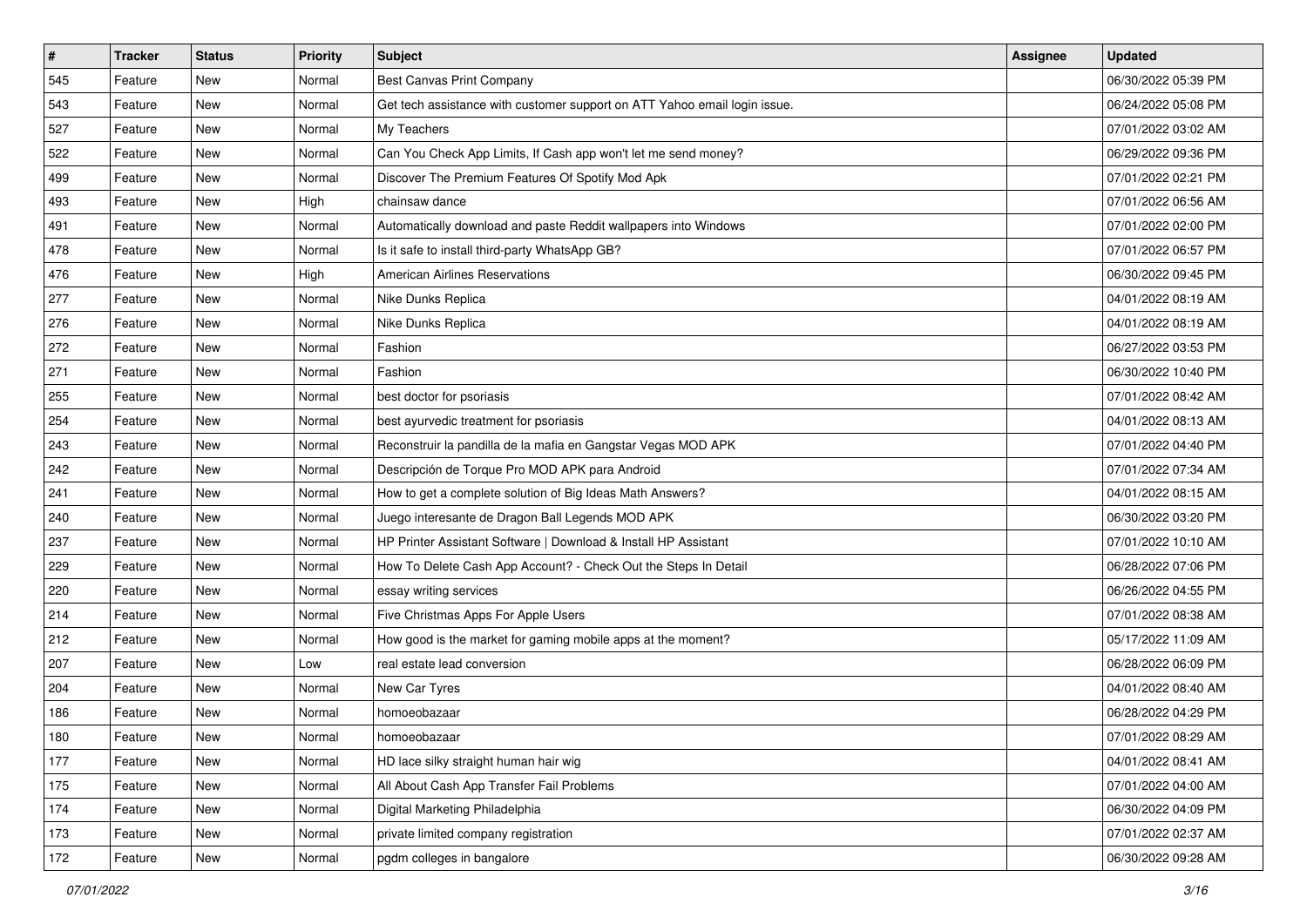| $\pmb{\#}$ | <b>Tracker</b> | <b>Status</b> | <b>Priority</b> | Subject                                                                                                                                                  | Assignee | <b>Updated</b>      |
|------------|----------------|---------------|-----------------|----------------------------------------------------------------------------------------------------------------------------------------------------------|----------|---------------------|
| 171        | Feature        | New           | Normal          | loan management system                                                                                                                                   |          | 06/28/2022 08:24 PM |
| 170        | Feature        | <b>New</b>    | Normal          | top mba colleges in bangalore                                                                                                                            |          | 06/28/2022 10:55 AM |
| 151        | Feature        | New           | Normal          | Law Essay Writing Service - Assignments Planet                                                                                                           |          | 06/30/2022 03:27 PM |
| 142        | Feature        | New           | Normal          | About ashimary hair                                                                                                                                      |          | 06/29/2022 07:17 PM |
| 141        | Feature        | New           | Normal          | Something about jerry curly                                                                                                                              |          | 07/01/2022 05:30 PM |
| 127        | Feature        | New           | Normal          | replica af1                                                                                                                                              |          | 04/01/2022 07:55 AM |
| 126        | Feature        | New           | Normal          | Stussy Air Force 1 replica                                                                                                                               |          | 07/01/2022 10:32 AM |
| 1137       | Bug            | New           | Normal          | Professional report                                                                                                                                      |          | 07/01/2022 05:19 PM |
| 1136       | Bug            | New           | Normal          | Can I Talk To A Live Person At Facebook? Clarify Concerns Effectively                                                                                    |          | 07/01/2022 08:10 AM |
| 1135       | Bug            | <b>New</b>    | Normal          | How to word games - 5 letter words                                                                                                                       |          | 07/01/2022 05:52 AM |
| 1134       | Bug            | New           | Normal          | Is WhatsApp Aero Worth Downloading?                                                                                                                      |          | 07/01/2022 04:03 AM |
| 1133       | Bug            | New           | Normal          | Flagle, what is it?                                                                                                                                      |          | 06/30/2022 10:37 AM |
| 1132       | Bug            | New           | Normal          | Registration process on Huobi                                                                                                                            |          | 06/30/2022 05:10 AM |
| 1131       | Bug            | New           | Normal          | Calculatrice Forex pour calculer les paramètres de la copie des transactions                                                                             |          | 06/29/2022 07:24 PM |
| 1129       | Bug            | New           | Normal          | how to enable direct deposit on cash app?                                                                                                                |          | 06/28/2022 10:44 AM |
| 1127       | Bug            | New           | Normal          | Is there any support to find Google Feud answers?                                                                                                        |          | 06/27/2022 04:27 AM |
| 1126       | Bug            | New           | Normal          | 1PLSD                                                                                                                                                    |          | 06/25/2022 09:36 AM |
| 1125       | Bug            | New           | Normal          | What is Wordscapes?                                                                                                                                      |          | 06/24/2022 09:05 AM |
| 1124       | Bug            | New           | Normal          | Cookie clicker unblocked                                                                                                                                 |          | 06/24/2022 05:14 AM |
| 1123       | Bug            | <b>New</b>    | Normal          | Where To Watch FIFA World Cup 2022                                                                                                                       |          | 06/24/2022 03:51 AM |
| 1122       | Bug            | New           | Normal          | Count the number of words on the Microsoft Word application in the phone                                                                                 |          | 06/23/2022 04:19 AM |
| 1121       | Bug            | <b>New</b>    | Normal          | LustreC do not run                                                                                                                                       |          | 06/22/2022 08:43 AM |
| 1120       | Bug            | New           | Normal          | Summary of 5 best coloring apps on phones                                                                                                                |          | 06/26/2022 11:32 AM |
| 1119       | Bug            | New           | Normal          | Klondike Solitaire                                                                                                                                       |          | 06/27/2022 03:00 PM |
| 1118       | Bug            | New           | Normal          | Gameplay Minecraft                                                                                                                                       |          | 06/27/2022 10:33 AM |
| 1117       | Bug            | New           | Normal          | Equal Words - Word search game for PC and Windows Phone                                                                                                  |          | 06/29/2022 04:58 AM |
| 1116       | Bug            | New           | Normal          | ipTV smarts pro                                                                                                                                          |          | 06/29/2022 09:27 AM |
| 1115       | <b>Bug</b>     | New           | Normal          | How to access your saved favorite Tiktok                                                                                                                 |          | 06/28/2022 03:59 PM |
| 1114       | Bug            | New           | Normal          | To control the car, all you must do is click to go left or right and release the button to go straight.                                                  |          | 06/29/2022 09:05 AM |
| 1113       | Bug            | New           | Normal          | Press the button to control your car                                                                                                                     |          | 06/20/2022 12:09 PM |
| 1112       | Bug            | New           | Normal          | What Cash App Policy Says If Random Person Sent Me Money On Cash App?                                                                                    |          | 06/27/2022 02:39 AM |
| 1111       | <b>Bug</b>     | New           | Normal          | LOLBeans is a fun battle royale game where you race with other players while avoiding obstacles. Reach the end<br>of the course in competitive gameplay! |          | 07/01/2022 05:08 AM |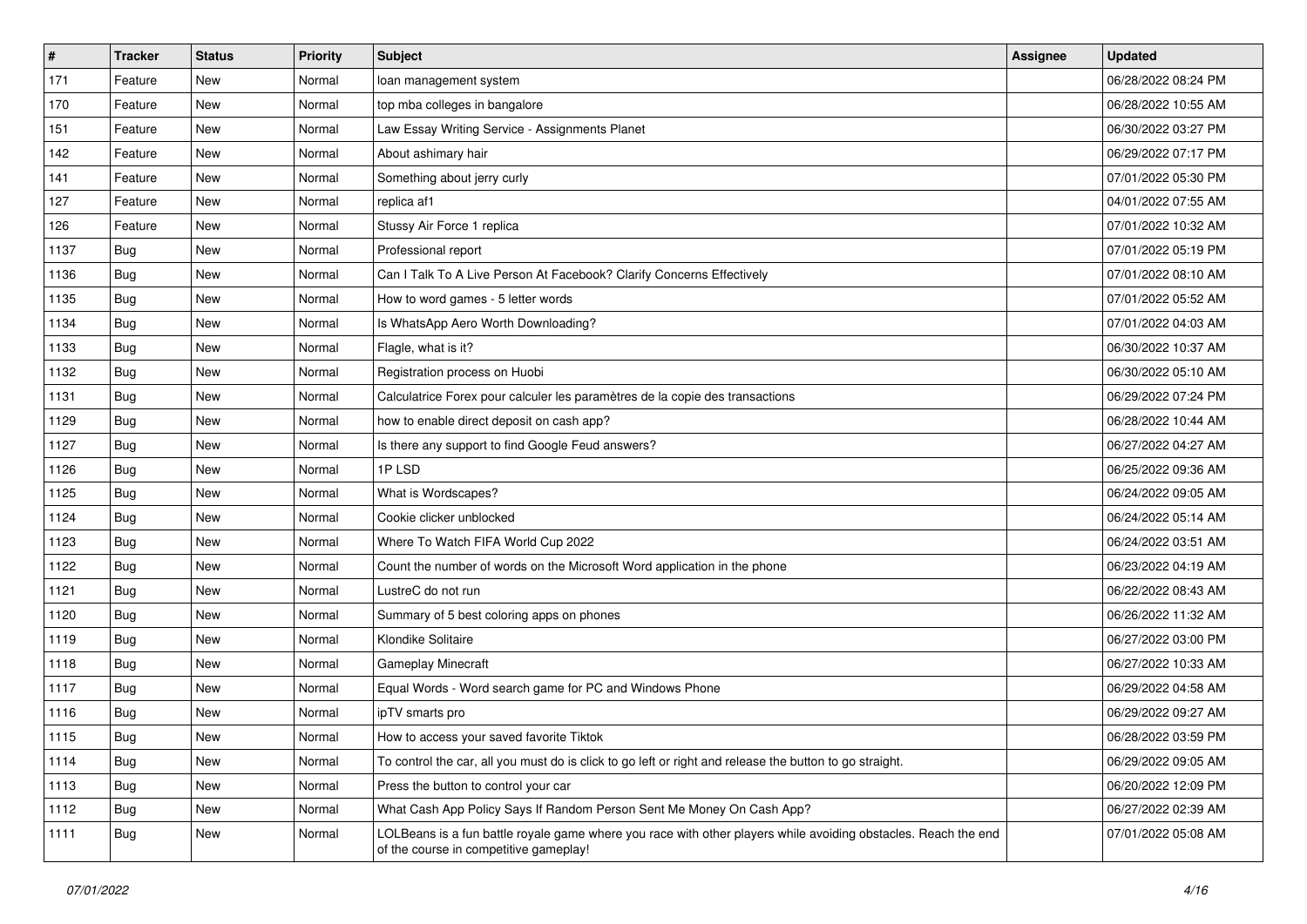| #    | <b>Tracker</b> | <b>Status</b> | <b>Priority</b> | Subject                                                              | <b>Assignee</b> | <b>Updated</b>      |
|------|----------------|---------------|-----------------|----------------------------------------------------------------------|-----------------|---------------------|
| 1108 | Bug            | New           | Normal          | Six Guns Mod Apk Answers Your Questions                              |                 | 06/26/2022 06:26 PM |
| 1106 | Bug            | <b>New</b>    | Normal          | How Do I Get Cash App ++ Without Confronting Any Technical Glitches? |                 | 06/25/2022 09:53 PM |
| 1105 | Bug            | New           | High            | What is Mahjong online?                                              |                 | 06/28/2022 03:47 AM |
| 1104 | <b>Bug</b>     | <b>New</b>    | Normal          | Idle game fix bug                                                    |                 | 06/26/2022 06:52 PM |
| 1103 | Bug            | <b>New</b>    | Normal          | Idle game fix bug                                                    |                 | 06/25/2022 09:08 PM |
| 1102 | Bug            | New           | Normal          | Charlottesville Travel Guide?                                        |                 | 06/26/2022 07:44 AM |
| 1101 | Bug            | New           | Normal          | How to Delete Cash App History at once?                              |                 | 06/27/2022 01:33 PM |
| 1098 | <b>Bug</b>     | New           | Normal          | Life of a Fisherman                                                  |                 | 06/26/2022 05:16 PM |
| 1097 | Bug            | New           | Normal          | Race and experience new life.                                        |                 | 06/26/2022 04:22 PM |
| 1096 | Bug            | <b>New</b>    | Normal          | Race and experience new life.                                        |                 | 06/26/2022 06:07 PM |
| 1094 | Bug            | New           | Normal          | What time does direct deposit hit Cash App?                          |                 | 06/14/2022 03:27 PM |
| 1092 | Bug            | New           | Normal          | Ellison Estate Vineyard                                              |                 | 06/20/2022 12:03 PM |
| 1091 | Bug            | <b>New</b>    | Normal          | Find family fun indoors and outdoors in the Jungfrau Region          |                 | 06/14/2022 09:33 AM |
| 1090 | <b>Bug</b>     | New           | Normal          | Pay Someone To Do My Assignment                                      |                 | 06/11/2022 03:15 PM |
| 1089 | Bug            | <b>New</b>    | Normal          | Pay Someone To Do My Assignment                                      |                 | 06/15/2022 04:44 AM |
| 1087 | Bug            | New           | Normal          | How do new writers start out?                                        |                 | 06/29/2022 10:43 AM |
| 1084 | <b>Bug</b>     | <b>New</b>    | Normal          | <b>Trippie Redd</b>                                                  |                 | 06/11/2022 09:05 AM |
| 1083 | Bug            | New           | Normal          | coin base review                                                     |                 | 06/11/2022 09:13 AM |
| 1082 | <b>Bug</b>     | New           | Normal          | Reset chime bank password without phone number                       |                 | 06/15/2022 11:56 AM |
| 1080 | Bug            | New           | Normal          | How to use Math Wallet   Nexo wallet   CoinTiger Exchange            |                 | 06/15/2022 11:56 AM |
| 1079 | Bug            | New           | Normal          | How to get cheap psychology assignment?                              |                 | 06/15/2022 06:00 AM |
| 1078 | Bug            | New           | Normal          | What Bank Is Cash App On Plaid? Find Clarity And Assistance          |                 | 06/15/2022 11:56 AM |
| 1077 | Bug            | <b>New</b>    | Normal          | Les excellentes façons d'utiliser ces images                         |                 | 07/01/2022 07:16 AM |
| 1076 | <b>Bug</b>     | New           | Normal          | DedicatedHosting4u                                                   |                 | 06/11/2022 09:15 AM |
| 1073 | Bug            | New           | Normal          | Cricut Design Space                                                  |                 | 07/01/2022 06:20 AM |
| 1072 | Bug            | <b>New</b>    | Normal          | ij.start canon                                                       |                 | 06/21/2022 06:56 PM |
| 1071 | <b>Bug</b>     | <b>New</b>    | Normal          | Cinema HD Review - Cinemahdv2.net                                    |                 | 06/21/2022 06:54 PM |
| 1069 | <b>Bug</b>     | New           | Normal          | how to get cash app support phone number 24*7 available              |                 | 06/29/2022 05:37 PM |
| 1068 | Bug            | New           | Normal          | 123.hp.com/laserjet                                                  |                 | 05/31/2022 12:22 PM |
| 1067 | <b>Bug</b>     | New           | Normal          | Cricut.com/setup                                                     |                 | 05/31/2022 12:19 PM |
| 1065 | Bug            | New           | Normal          | The top foreign language training game in 2022                       |                 | 06/07/2022 04:05 AM |
| 1063 | <b>Bug</b>     | New           | Normal          | 123.hp.com/laserjet                                                  |                 | 05/28/2022 12:27 PM |
| 1062 | Bug            | New           | Normal          | Cricut.com/setup                                                     |                 | 05/28/2022 12:26 PM |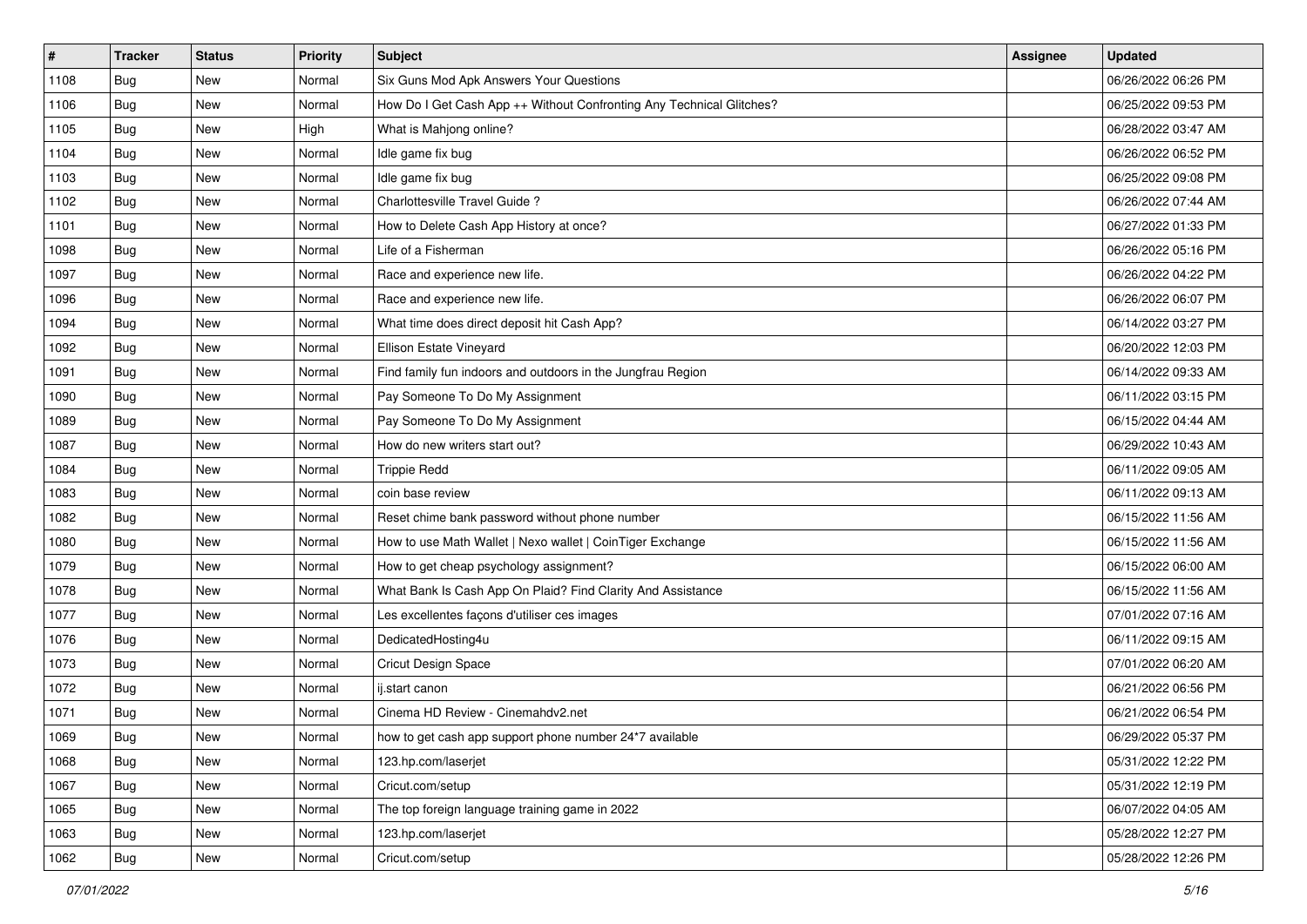| #    | <b>Tracker</b> | <b>Status</b> | <b>Priority</b> | Subject                                                                  | <b>Assignee</b> | <b>Updated</b>      |
|------|----------------|---------------|-----------------|--------------------------------------------------------------------------|-----------------|---------------------|
| 1061 | <b>Bug</b>     | New           | Normal          | Cricut.com/setup                                                         |                 | 05/28/2022 12:24 PM |
| 1060 | Bug            | <b>New</b>    | Normal          | How to Use Panda Helper to Speed Up Your iOS                             |                 | 05/28/2022 09:12 AM |
| 1059 | Bug            | New           | Normal          | 123.hp.com/laserjet                                                      |                 | 05/28/2022 08:29 AM |
| 1058 | Bug            | <b>New</b>    | Normal          | Cricut.com/setup                                                         |                 | 05/28/2022 08:28 AM |
| 1057 | Bug            | <b>New</b>    | Normal          | <b>CCPlay Education Edition APK</b>                                      |                 | 06/07/2022 04:07 AM |
| 1053 | Bug            | New           | Normal          | Game Geometry Dash                                                       |                 | 05/26/2022 11:30 AM |
| 1052 | <b>Bug</b>     | New           | Normal          | Build Now GG is a new battle royale game.                                |                 | 05/26/2022 04:24 AM |
| 1051 | Bug            | New           | Normal          | Dental Supplies USA                                                      |                 | 06/11/2022 09:20 PM |
| 1048 | <b>Bug</b>     | New           | Normal          | So zeigen Sie ein Instagram-Profilbild an und vergrößern es              |                 | 05/25/2022 06:56 AM |
| 1046 | Bug            | <b>New</b>    | Normal          | 123.hp.com/laserjet                                                      |                 | 05/24/2022 10:46 AM |
| 1045 | Bug            | New           | Normal          | Cricut.com/setup                                                         |                 | 05/24/2022 10:45 AM |
| 1044 | Bug            | New           | Normal          | Can I Disapprove If Random Person Sent Me Money On Cash App?             |                 | 05/26/2022 03:51 PM |
| 1043 | Bug            | <b>New</b>    | Normal          | What Is The Right Way To Troubleshoot Cash App Transfer Failed Problems? |                 | 05/25/2022 01:16 PM |
| 1042 | Bug            | <b>New</b>    | Normal          | How to set up direct deposit on cash app?                                |                 | 05/25/2022 01:17 PM |
| 1041 | <b>Bug</b>     | <b>New</b>    | Normal          | Count words in Word on the computer                                      |                 | 05/27/2022 02:16 PM |
| 1040 | <b>Bug</b>     | New           | Normal          | thabet                                                                   |                 | 05/19/2022 08:05 PM |
| 1039 | Bug            | <b>New</b>    | Normal          | How to Get Tickmill Bonuses for Free                                     |                 | 05/26/2022 05:43 PM |
| 1036 | Bug            | <b>New</b>    | Normal          | <b>VPS Material</b>                                                      |                 | 05/18/2022 09:34 PM |
| 1034 | <b>Bug</b>     | New           | Normal          | Download Teaching Feeling For Android                                    |                 | 05/20/2022 09:25 AM |
| 1033 | Bug            | <b>New</b>    | Normal          | The best slope 2 online games to play right now                          |                 | 05/17/2022 10:55 AM |
| 1032 | Bug            | New           | Normal          | How To Play The Wordle Game                                              |                 | 05/17/2022 10:37 AM |
| 1031 | <b>Bug</b>     | New           | Normal          | <b>IAFT Traders Union</b>                                                |                 | 05/16/2022 03:14 PM |
| 1030 | Bug            | <b>New</b>    | Normal          | <b>IAFT Traders Union</b>                                                |                 | 05/16/2022 03:13 PM |
| 1029 | <b>Bug</b>     | New           | Normal          | 5 Reasons Why People Love Coloring Pages?                                |                 | 05/16/2022 11:53 AM |
| 1028 | Bug            | New           | Normal          | The Best Free Online Game to Play with Friends                           |                 | 05/16/2022 05:00 AM |
| 1027 | Bug            | <b>New</b>    | Normal          | Word hurdle: Viral and Fun Online Game                                   |                 | 06/25/2022 06:13 PM |
| 1026 | Bug            | New           | Normal          | New Puzzle Game for All Age - Dordle                                     |                 | 06/25/2022 06:17 PM |
| 1025 | Bug            | New           | Normal          | how to change the logo in wordpress                                      |                 | 06/25/2022 06:20 PM |
| 1024 | Bug            | New           | Normal          | How to choose the right broker                                           |                 | 06/25/2022 06:23 PM |
| 1023 | Bug            | New           | Normal          | Questions That Are Typically Asked About Trap The Cat                    |                 | 05/14/2022 03:51 AM |
| 1022 | Bug            | New           | Normal          | 123.hp.com/laserjet                                                      |                 | 05/13/2022 01:25 PM |
| 1021 | <b>Bug</b>     | New           | Normal          | Cricut.com/setup                                                         |                 | 05/26/2022 12:21 AM |
| 1020 | <b>Bug</b>     | New           | Normal          | Cricut.com/setup                                                         |                 | 05/13/2022 11:14 AM |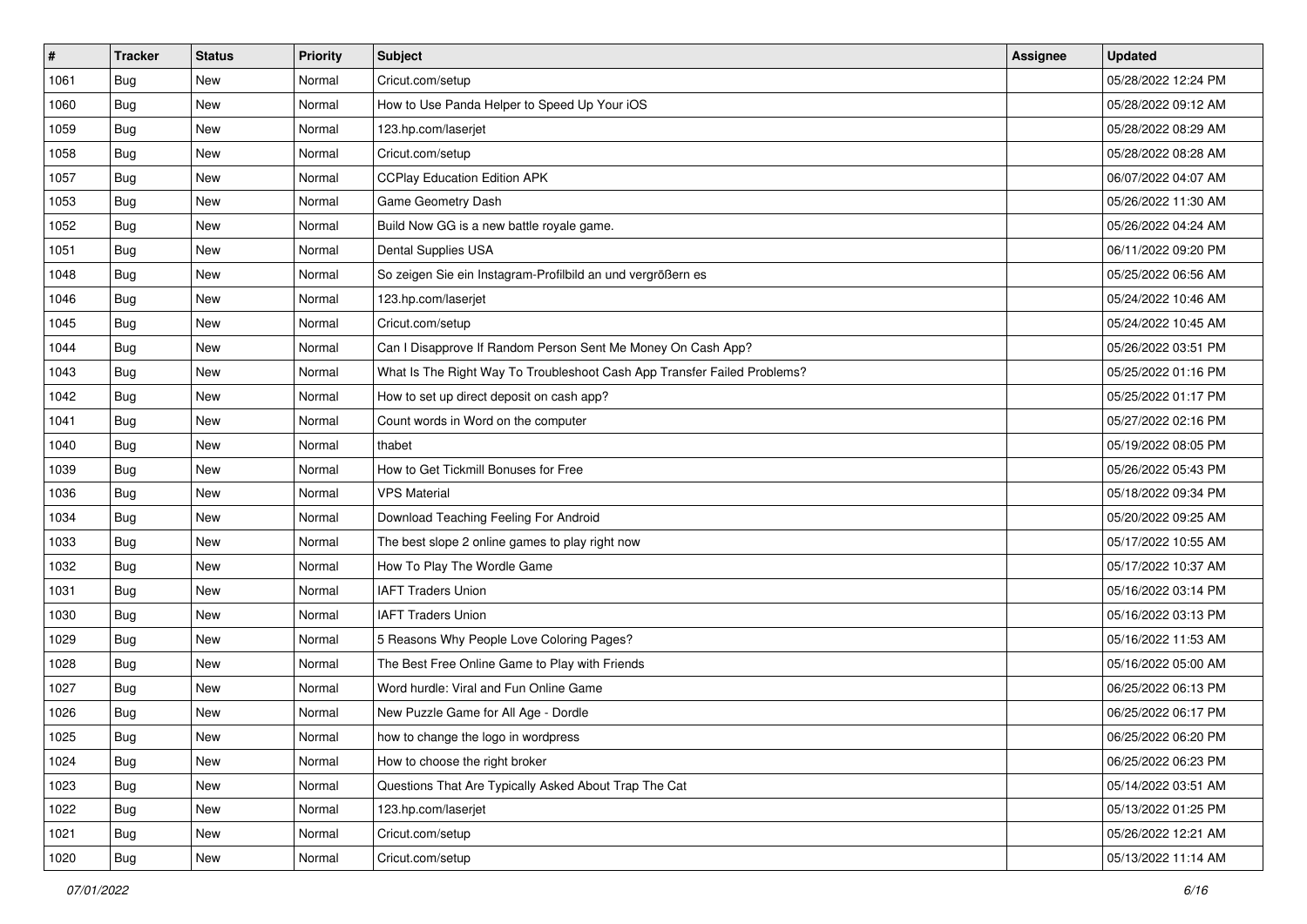| $\vert$ # | <b>Tracker</b> | <b>Status</b> | <b>Priority</b> | <b>Subject</b>                                                             | <b>Assignee</b> | <b>Updated</b>      |
|-----------|----------------|---------------|-----------------|----------------------------------------------------------------------------|-----------------|---------------------|
| 1019      | Bug            | New           | Normal          | Cricut.com/setup                                                           |                 | 05/13/2022 11:13 AM |
| 1018      | Bug            | New           | Normal          | So erhalten Sie ein kostenloses Hörbuch                                    |                 | 07/01/2022 09:14 AM |
| 1016      | Bug            | New           | Normal          | Klondike Solitaire                                                         |                 | 05/12/2022 09:03 AM |
| 1015      | <b>Bug</b>     | <b>New</b>    | Normal          | Is it possible to send books for free?                                     |                 | 05/11/2022 04:05 PM |
| 1014      | Bug            | <b>New</b>    | Normal          | how to get chime routing and account number ? chime routing number florida |                 | 05/11/2022 12:42 PM |
| 1013      | Bug            | New           | Normal          | ij.start canon                                                             |                 | 05/11/2022 11:31 AM |
| 1012      | Bug            | New           | Normal          | Cricut.com/setup                                                           |                 | 05/11/2022 11:30 AM |
| 1011      | Bug            | New           | Normal          | Summary of 10 best coloring apps on phones                                 |                 | 05/11/2022 10:58 AM |
| 1009      | Bug            | New           | Normal          | How to change routing number on Cash App?                                  |                 | 05/11/2022 07:13 AM |
| 1008      | Bug            | <b>New</b>    | Normal          | Who was the first black woman to anchor a newscast?                        |                 | 05/10/2022 03:13 PM |
| 1007      | Bug            | New           | Normal          | "ij.start canon                                                            |                 | 05/18/2022 10:40 AM |
| 1006      | Bug            | New           | Normal          | Cricut.com/setup                                                           |                 | 05/10/2022 01:22 PM |
| 1005      | Bug            | <b>New</b>    | High            | Nursing Assignment Help in UK                                              |                 | 05/13/2022 05:33 PM |
| 1004      | Bug            | <b>New</b>    | Normal          | you get to pinch and drag a man with a very flexible face                  |                 | 05/10/2022 10:59 AM |
| 1002      | Bug            | <b>New</b>    | Normal          | <b>Chemistry Assignment Help</b>                                           |                 | 06/04/2022 09:58 AM |
| 1001      | Bug            | New           | Normal          | Venmo Keep Saying Error?                                                   |                 | 06/27/2022 02:20 AM |
| 999       | <b>Bug</b>     | <b>New</b>    | Normal          | Is there a way to find Google Feud answers?                                |                 | 06/28/2022 01:27 AM |
| 998       | Bug            | <b>New</b>    | Normal          | Is It Hard to Solve Wordle An                                              |                 | 06/27/2022 12:24 AM |
| 997       | <b>Bug</b>     | New           | Normal          | 123.hp.com/laserjet                                                        |                 | 06/28/2022 09:48 AM |
| 996       | <b>Bug</b>     | New           | Normal          | Cricut.com/setup                                                           |                 | 06/27/2022 07:12 AM |
| 993       | Bug            | New           | Normal          | IO Games Free Online                                                       |                 | 06/26/2022 09:41 AM |
| 992       | Bug            | New           | Normal          | So vergrößern Sie Ihr Instagram-Profilbild                                 |                 | 06/26/2022 11:29 PM |
| 991       | Bug            | <b>New</b>    | Normal          | <b>MDMA MOLLY</b>                                                          |                 | 05/03/2022 12:03 AM |
| 990       | <b>Bug</b>     | New           | Normal          | Mushrooms                                                                  |                 | 06/26/2022 05:41 AM |
| 989       | Bug            | New           | Normal          | Barewoods Wax Cigar                                                        |                 | 06/26/2022 09:19 AM |
| 988       | Bug            | <b>New</b>    | Normal          | <b>Medicinal Mushrooms</b>                                                 |                 | 06/27/2022 09:33 AM |
| 987       | <b>Bug</b>     | New           | Normal          | <b>Medicinal Mushrooms</b>                                                 |                 | 06/27/2022 07:13 PM |
| 985       | Bug            | New           | Normal          | Find out the vitality of Facebook Phone Number:                            |                 | 06/27/2022 05:39 AM |
| 984       | <b>Bug</b>     | New           | Normal          | How to disable, permanently delete Twitter account on phone, PC            |                 | 06/26/2022 08:28 AM |
| 983       | <b>Bug</b>     | New           | Normal          | Finding issue in tekken 3 game?                                            |                 | 06/28/2022 03:26 AM |
| 982       | <b>Bug</b>     | New           | Normal          | Five sites that let you download free scenarios for your iPhone            |                 | 05/07/2022 09:34 PM |
| 981       | <b>Bug</b>     | New           | Normal          | VidMate Mod APK                                                            |                 | 06/28/2022 11:24 AM |
| 980       | <b>Bug</b>     | New           | Normal          | Free Gas Cards for the Unemployed                                          |                 | 06/28/2022 02:54 PM |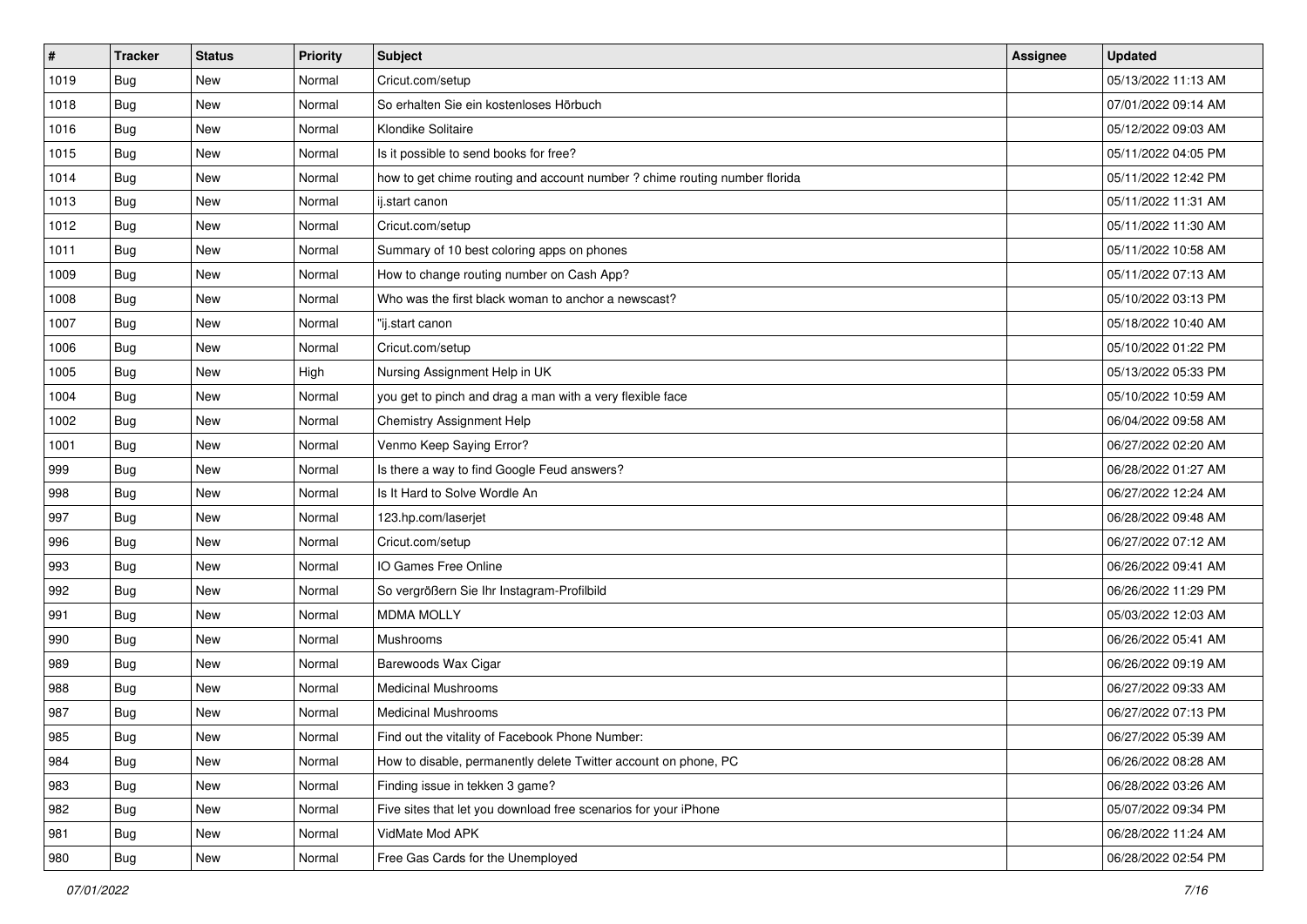| $\sharp$ | <b>Tracker</b> | <b>Status</b> | <b>Priority</b> | Subject                                                                                | <b>Assignee</b> | <b>Updated</b>      |
|----------|----------------|---------------|-----------------|----------------------------------------------------------------------------------------|-----------------|---------------------|
| 979      | Bug            | New           | Normal          | Free Gas Cards for the Unemployed                                                      |                 | 06/25/2022 09:02 PM |
| 978      | Bug            | New           | Normal          | Delamore Lodge is a place to stay.                                                     |                 | 06/27/2022 04:57 AM |
| 977      | Bug            | New           | Normal          | Fans of the Old Country will like this book.                                           |                 | 06/26/2022 05:54 AM |
| 975      | Bug            | New           | Normal          | Payback 2 Mod APK                                                                      |                 | 05/05/2022 10:56 AM |
| 974      | Bug            | New           | Normal          | Watch NCAA Football Live Streaming Free                                                |                 | 06/26/2022 05:33 PM |
| 972      | Bug            | New           | Normal          | How To Borrow Money From The Cash App? Get To Know About The Same                      |                 | 04/25/2022 07:30 AM |
| 971      | Bug            | New           | Normal          | How Do I Check Balance On Cash App Card With Optimum Ease?                             |                 | 06/27/2022 08:16 PM |
| 970      | Bug            | New           | Normal          | The Amount Of Time Does Cash App Direct Deposit Time Take?                             |                 | 06/26/2022 07:32 PM |
| 969      | Bug            | New           | Normal          | Watch NCAA Football Live Match Free                                                    |                 | 06/28/2022 01:31 PM |
| 966      | Bug            | New           | Normal          | How to Download the Filmes                                                             |                 | 06/27/2022 03:25 AM |
| 965      | <b>Bug</b>     | New           | Normal          | Go with cash app customer service to know where I can load my cash app card            |                 | 06/28/2022 04:30 AM |
| 964      | Bug            | New           | Normal          | Can I Fix Cash App Transfer Failed Issues By Adding Sufficient Funds?                  |                 | 06/26/2022 07:21 AM |
| 962      | Bug            | New           | Normal          | Kostenlose Hörbücher                                                                   |                 | 06/26/2022 10:45 PM |
| 961      | Bug            | New           | Normal          | TeaTv is an Android                                                                    |                 | 06/26/2022 02:02 PM |
| 959      | <b>Bug</b>     | New           | Normal          | Get connected with cash app team-How to get money off cash app at walmart without card |                 | 06/27/2022 08:52 AM |
| 958      | Bug            | New           | Normal          | Avail Cash app support service to know Sutton bank cash app number                     |                 | 06/26/2022 08:46 AM |
| 957      | Bug            | New           | Normal          | From Where I Can Get Cheap Writing Services?                                           |                 | 04/20/2022 05:06 AM |
| 956      | <b>Bug</b>     | New           | Normal          | <b>FNF Free Mods Online</b>                                                            |                 | 06/25/2022 09:59 PM |
| 954      | Bug            | New           | Normal          | AZ Screen Recorder Mod                                                                 |                 | 06/25/2022 11:24 PM |
| 953      | <b>Bug</b>     | New           | Normal          | Manga Dogs - Read Your Favorite Comics on Your Smartphone                              |                 | 06/27/2022 03:53 PM |
| 952      | Bug            | New           | Normal          | Canon IJ Network Tool                                                                  |                 | 06/26/2022 10:35 AM |
| 951      | Bug            | New           | Normal          | Canon.com/ijsetup                                                                      |                 | 06/27/2022 07:56 PM |
| 950      | <b>Bug</b>     | New           | Normal          | ij.start canon                                                                         |                 | 06/26/2022 04:35 AM |
| 949      | <b>Bug</b>     | New           | Normal          | <b>Educational Games</b>                                                               |                 | 06/15/2022 09:11 PM |
| 948      | Bug            | New           | Normal          | Canon IJ Network Tool                                                                  |                 | 06/27/2022 09:30 PM |
| 947      | Bug            | New           | Normal          | is Disney Now and Disney Plus different?                                               |                 | 04/14/2022 09:53 AM |
| 946      | Bug            | New           | Normal          | What is Plex and Is Plex Legal?                                                        |                 | 06/26/2022 05:23 AM |
| 945      | <b>Bug</b>     | New           | Normal          | TikTok 18 Mod Apk For Your Android                                                     |                 | 04/13/2022 09:32 AM |
| 943      | Bug            | New           | Normal          | ij.start canon                                                                         |                 | 04/13/2022 08:52 AM |
| 942      | Bug            | New           | Normal          | Canon IJ Network Tool                                                                  |                 | 04/13/2022 08:45 AM |
| 941      | Bug            | New           | Normal          | is Disney Now and Disney Plus different?                                               |                 | 06/26/2022 12:10 PM |
| 940      | <b>Bug</b>     | New           | Normal          | What is Plex and Is Plex Legal?                                                        |                 | 06/26/2022 04:50 PM |
| 935      | <b>Bug</b>     | New           | Normal          | MovieBox Pro Apk - Watch Movies and TV Shows on Your Android Phone                     |                 | 06/26/2022 04:11 AM |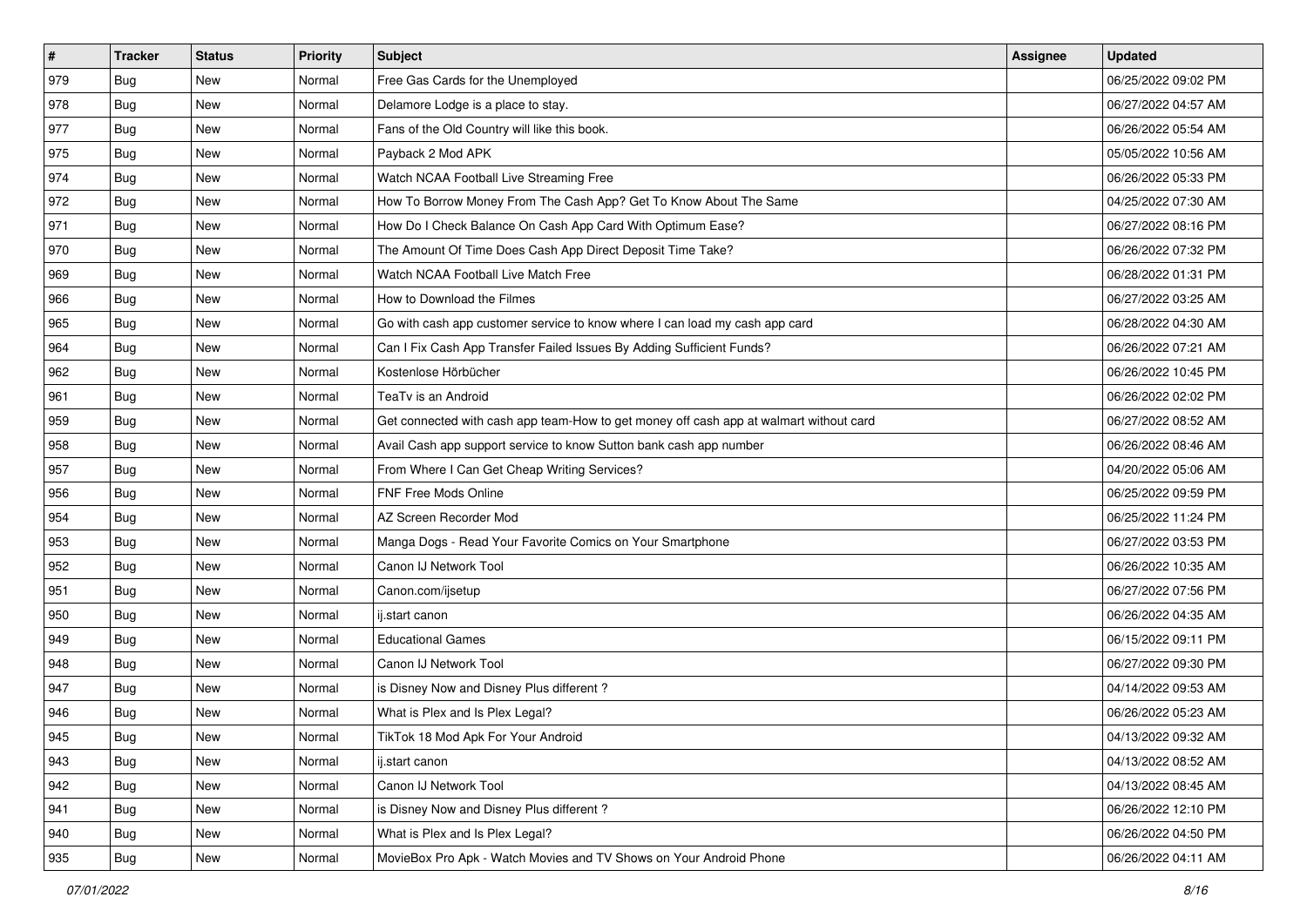| #   | <b>Tracker</b> | <b>Status</b> | <b>Priority</b> | <b>Subject</b>                                                                   | <b>Assignee</b> | <b>Updated</b>      |
|-----|----------------|---------------|-----------------|----------------------------------------------------------------------------------|-----------------|---------------------|
| 934 | Bug            | New           | Normal          | MovieBox Pro Apk - Watch Movies and TV Shows on Your Android Phone               |                 | 05/10/2022 11:01 AM |
| 933 | <b>Bug</b>     | New           | Normal          | How Can I Watch Movies on My Mobile Phone                                        |                 | 06/24/2022 12:55 AM |
| 932 | Bug            | New           | Normal          | The best epic, long-playing PC games will consume days of your life.             |                 | 05/15/2022 07:44 PM |
| 930 | Bug            | New           | Normal          | The best free games online                                                       |                 | 04/12/2022 09:05 AM |
| 929 | Bug            | New           | Normal          | Canon IJ Network Tool                                                            |                 | 04/12/2022 08:32 AM |
| 928 | Bug            | New           | Normal          | How Does Sutton Bank Cash App Customer Service Help In Answering Your Questions? |                 | 04/12/2022 11:36 AM |
| 926 | Bug            | New           | Normal          | tavor 7                                                                          |                 | 06/22/2022 05:08 PM |
| 925 | Bug            | New           | Normal          | tavor 7                                                                          |                 | 06/15/2022 03:45 AM |
| 924 | Bug            | New           | Normal          | buy tec 9                                                                        |                 | 04/11/2022 02:54 PM |
| 923 | Bug            | New           | Normal          | frenchies for sale                                                               |                 | 04/11/2022 02:35 PM |
| 922 | <b>Bug</b>     | New           | Normal          | Why Is The Need For Assignment Writing Services?                                 |                 | 07/01/2022 01:34 PM |
| 921 | Bug            | New           | Normal          | Canon IJ Network Tool                                                            |                 | 04/11/2022 09:00 AM |
| 920 | Bug            | New           | Normal          | Where I Can Get Essay Writing Services?                                          |                 | 04/11/2022 08:35 AM |
| 918 | <b>Bug</b>     | New           | Normal          | Antivirus for IOS                                                                |                 | 06/16/2022 10:36 PM |
| 917 | Bug            | New           | Normal          | Random Person Sent Me Money on Cash App-find solution?                           |                 | 04/09/2022 12:32 PM |
| 916 | Bug            | New           | Normal          | How long does it take to write a book?                                           |                 | 04/07/2022 12:15 PM |
| 915 | Bug            | New           | Normal          | Finance dissertation writing                                                     |                 | 04/07/2022 09:22 AM |
| 914 | <b>Bug</b>     | New           | Normal          | Wordle: how to play fashion games for free?                                      |                 | 04/07/2022 08:30 AM |
| 913 | Bug            | New           | Normal          | Canon IJ Network Tool                                                            |                 | 04/07/2022 06:21 AM |
| 912 | Bug            | New           | Normal          | Cuphead Mobile Game Review                                                       |                 | 06/09/2022 10:14 AM |
| 911 | Bug            | New           | Normal          | Aluminum Windows & Doors                                                         |                 | 04/06/2022 08:10 PM |
| 910 | Bug            | New           | Normal          | Each content looks unisize or not formated                                       |                 | 04/06/2022 11:21 AM |
| 909 | <b>Bug</b>     | New           | Normal          | Toca Life World APK                                                              |                 | 04/06/2022 04:52 AM |
| 908 | <b>Bug</b>     | New           | Normal          | Toca Life World APK                                                              |                 | 04/06/2022 03:18 AM |
| 907 | Bug            | New           | Normal          | Canon IJ Network Tool                                                            |                 | 04/04/2022 10:43 AM |
| 906 | Bug            | New           | Normal          | How To Change Cash App From Business To Personal Account For Any Reasons?        |                 | 04/04/2022 09:57 AM |
| 905 | Bug            | New           | Normal          | MINI MILITIA MOD APK                                                             |                 | 05/19/2022 01:54 PM |
| 898 | <b>Bug</b>     | New           | Normal          | Shadow Fight 2 Mod APK                                                           |                 | 04/02/2022 09:17 AM |
| 895 | Bug            | New           | Normal          | Cash App Scams                                                                   |                 | 06/18/2022 02:36 PM |
| 893 | Bug            | New           | Normal          | klingeltone                                                                      |                 | 04/13/2022 11:06 AM |
| 892 | Bug            | New           | Normal          | Good game                                                                        |                 | 07/01/2022 10:25 AM |
| 891 | Bug            | New           | Normal          | The most interesting game today, have you tried it?                              |                 | 04/01/2022 09:17 AM |
| 889 | <b>Bug</b>     | New           | Normal          | What is Plex and how it's work?                                                  |                 | 04/01/2022 09:14 AM |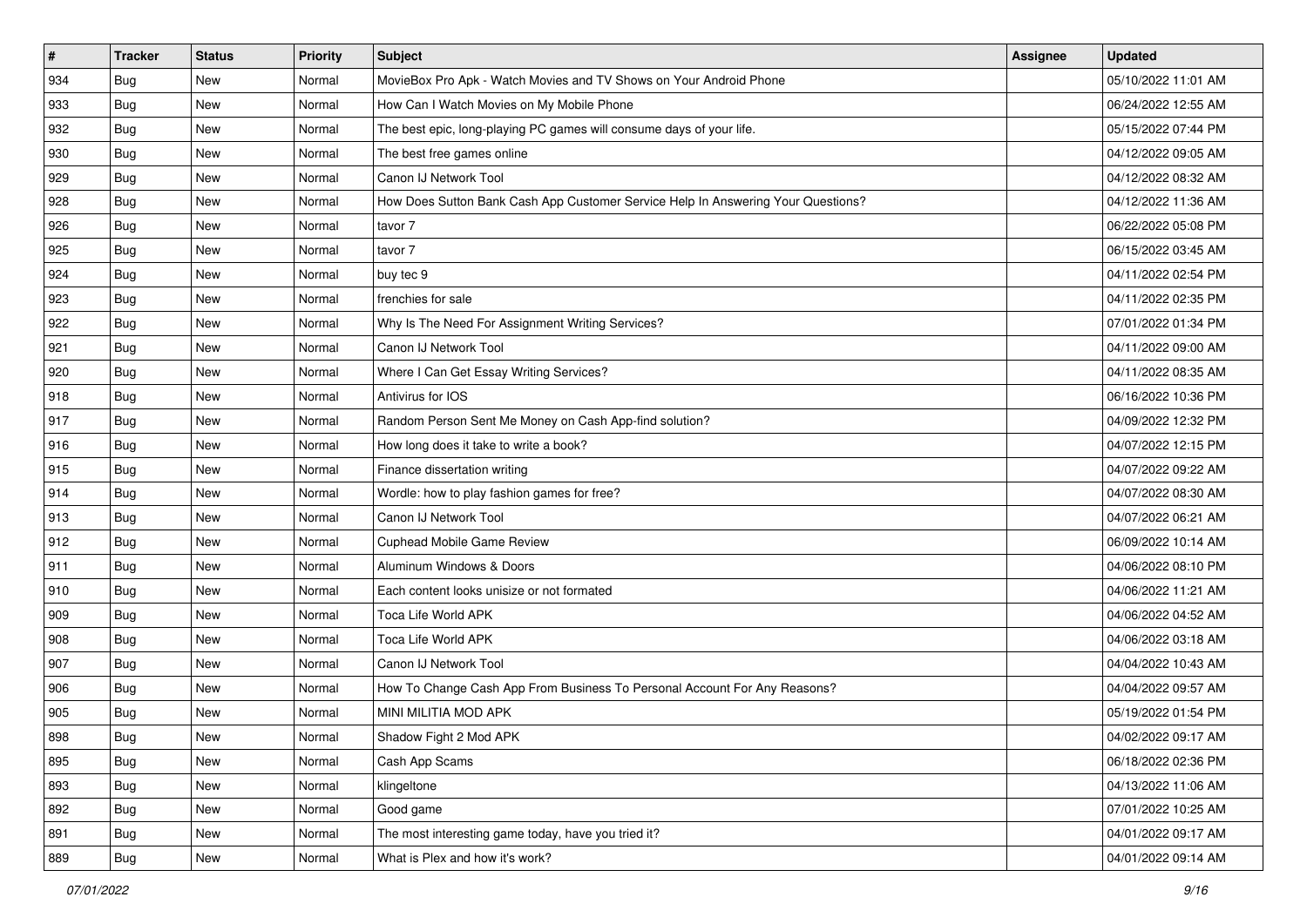| $\sharp$ | <b>Tracker</b> | <b>Status</b> | <b>Priority</b> | Subject                                                                          | <b>Assignee</b> | <b>Updated</b>      |
|----------|----------------|---------------|-----------------|----------------------------------------------------------------------------------|-----------------|---------------------|
| 888      | Bug            | New           | Normal          | Is the Fox News Channel on Roku free?                                            |                 | 06/28/2022 06:58 PM |
| 887      | Bug            | New           | Normal          | What is Plex and how it's work?                                                  |                 | 04/01/2022 09:16 AM |
| 886      | Bug            | New           | Normal          | Is the Fox News Channel on Roku free?                                            |                 | 06/28/2022 09:36 PM |
| 885      | Bug            | New           | Normal          | How to Install the Tele Latino App For Android                                   |                 | 03/28/2022 04:10 AM |
| 884      | Bug            | New           | Normal          | Why do Subway Surfers popular                                                    |                 | 04/01/2022 09:16 AM |
| 883      | Bug            | New           | Normal          | Langweilen Sie sich jemals bei der gleichen alten Schriftart auf Instagram?      |                 | 04/01/2022 09:16 AM |
| 882      | Bug            | New           | Normal          | How to change bank account on cash app?                                          |                 | 04/01/2022 09:16 AM |
| 880      | Bug            | New           | Normal          | Why do Subway Surfers popular                                                    |                 | 04/01/2022 09:16 AM |
| 878      | Bug            | New           | Normal          | Wie ist instazoom hilfreich beim Herunterladen von Instagram-Profilbildern       |                 | 04/08/2022 09:28 PM |
| 876      | Bug            | New           | Normal          | Download Full-Size Profile Pictures of Your Favorite Users With InstaDP          |                 | 04/01/2022 09:12 AM |
| 875      | <b>Bug</b>     | New           | Normal          | Red ball game                                                                    |                 | 04/01/2022 09:15 AM |
| 874      | Bug            | New           | Normal          | Cómo descargar Minecraft Apk                                                     |                 | 06/26/2022 08:01 AM |
| 873      | Bug            | New           | Normal          | Klingeltöne mp3                                                                  |                 | 04/13/2022 11:03 AM |
| 872      | <b>Bug</b>     | New           | Normal          | Poppy Playtime Horror Game Free                                                  |                 | 04/01/2022 09:11 AM |
| 870      | Bug            | New           | Normal          | Mahjong Solitaire                                                                |                 | 04/01/2022 09:12 AM |
| 869      | Bug            | New           | Normal          | Sonnerie Post Malone 2022                                                        |                 | 04/13/2022 11:05 AM |
| 865      | Bug            | New           | Normal          | Canon IJ Printer Utility                                                         |                 | 05/18/2022 07:24 PM |
| 864      | <b>Bug</b>     | New           | Normal          | Canon IJ Network Tool                                                            |                 | 04/01/2022 09:14 AM |
| 863      | Bug            | New           | Normal          | Canon IJ Network Tool                                                            |                 | 04/01/2022 09:12 AM |
| 862      | Bug            | New           | Normal          | none                                                                             |                 | 04/01/2022 09:11 AM |
| 859      | Bug            | New           | Normal          | Canon IJ Network Tool                                                            |                 | 04/01/2022 09:13 AM |
| 857      | Bug            | New           | Normal          | Welcome to the world of classic retro games                                      |                 | 04/01/2022 09:13 AM |
| 856      | <b>Bug</b>     | <b>New</b>    | Normal          | Online Classes Assistance Help For Student                                       |                 | 04/01/2022 09:13 AM |
| 855      | <b>Bug</b>     | New           | Normal          | Online Classes Assistance Help For Student                                       |                 | 04/01/2022 09:13 AM |
| 854      | Bug            | New           | Normal          | How To Resolve Password Problems Through Facebook Customer Service?              |                 | 04/09/2022 06:11 PM |
| 853      | Bug            | New           | Normal          | what is dr laser                                                                 |                 | 04/01/2022 09:13 AM |
| 852      | Bug            | New           | Normal          | How to cancel your French Bee flight within 24 hours?                            |                 | 04/01/2022 09:13 AM |
| 851      | <b>Bug</b>     | New           | Normal          | Laden Sie den kostenlosen MP3-Klingelton für Ihr Mobiltelefon herunter           |                 | 04/01/2022 09:14 AM |
| 850      | Bug            | New           | Normal          | Puppy Playtime APK Android                                                       |                 | 04/01/2022 09:14 AM |
| 849      | Bug            | New           | Normal          | FutEmax App Apk - Watch Soccer, Fantasy Football, And More On Your Mobile Device |                 | 04/01/2022 09:04 AM |
| 844      | Bug            | New           | Normal          | To know Chime Routing Number call on the helpline number                         |                 | 04/01/2022 08:58 AM |
| 843      | Bug            | New           | Normal          | Canon IJ Network Tool                                                            |                 | 04/01/2022 08:58 AM |
| 842      | <b>Bug</b>     | New           | Normal          | Join the fun game                                                                |                 | 04/01/2022 08:58 AM |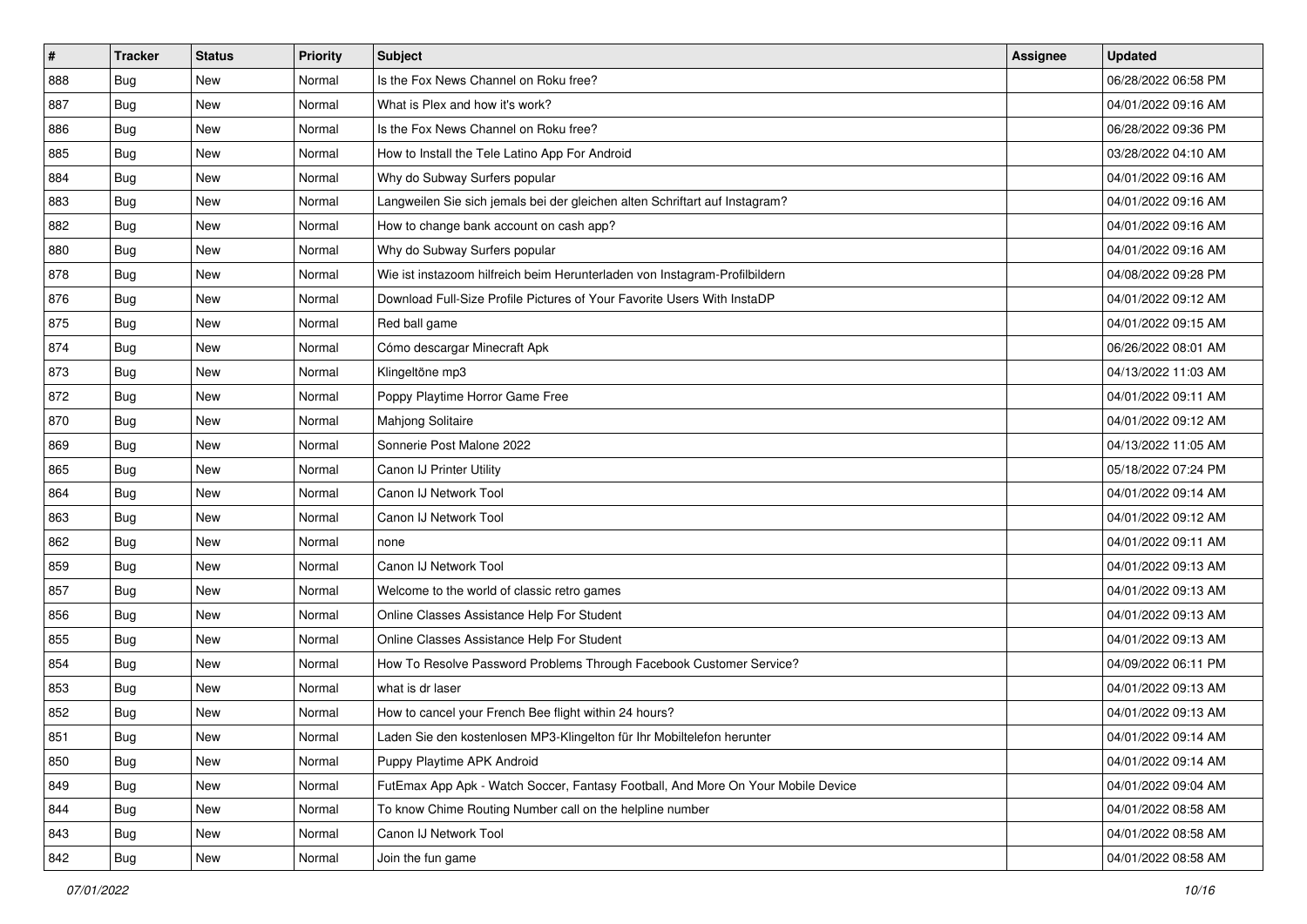| $\sharp$ | <b>Tracker</b> | <b>Status</b> | <b>Priority</b> | <b>Subject</b>                                                   | <b>Assignee</b> | <b>Updated</b>      |
|----------|----------------|---------------|-----------------|------------------------------------------------------------------|-----------------|---------------------|
| 841      | Bug            | New           | Normal          | How do I activate FOX NOW?                                       |                 | 04/01/2022 08:58 AM |
| 840      | Bug            | New           | Normal          | Is Tubi really free and legal?                                   |                 | 04/01/2022 08:58 AM |
| 839      | Bug            | New           | Normal          | How do I activate FOX NOW?                                       |                 | 04/01/2022 08:58 AM |
| 838      | Bug            | New           | Normal          | Celebrity Hunter Mod apk - Como instalá-lo                       |                 | 04/01/2022 08:58 AM |
| 836      | Bug            | <b>New</b>    | Normal          | What Is The Required Amount To Pay As Cash App Clearance Fee?    |                 | 04/01/2022 09:00 AM |
| 835      | Bug            | New           | Normal          | Build your strong army with Taming io                            |                 | 04/01/2022 08:59 AM |
| 834      | Bug            | New           | Normal          | Grasp the secret to relieve stress and fatigue                   |                 | 04/01/2022 08:57 AM |
| 833      | Bug            | New           | Normal          | Does Direct Deposit Hit Chime- seek Chime Customer Service       |                 | 04/01/2022 08:59 AM |
| 832      | Bug            | New           | Normal          | Choque Royale Mod Apk                                            |                 | 04/01/2022 08:59 AM |
| 831      | Bug            | New           | Normal          | Build and shoot                                                  |                 | 05/29/2022 04:47 PM |
| 830      | <b>Bug</b>     | New           | Normal          | Poppy Playtime APK                                               |                 | 06/27/2022 10:31 PM |
| 828      | Bug            | New           | Normal          | Nursery management                                               |                 | 06/28/2022 12:10 PM |
| 827      | Bug            | New           | Normal          | Come To Know The Required Steps To Unlock Cash App Account       |                 | 04/01/2022 08:59 AM |
| 826      | Bug            | New           | Normal          | How to Dowload MXL TV Premium                                    |                 | 05/26/2022 03:34 PM |
| 825      | Bug            | New           | Normal          | Lucky Patcher Download                                           |                 | 06/26/2022 06:09 PM |
| 822      | Bug            | New           | Normal          | Dowload Your Boyfriend Game                                      |                 | 06/28/2022 04:56 AM |
| 821      | Bug            | New           | Normal          | Nicoo - A Review of the Popular Battle Royale Game               |                 | 06/28/2022 08:30 AM |
| 820      | Bug            | New           | Normal          | Metal Slug Apk para Android                                      |                 | 07/01/2022 05:10 PM |
| 819      | Bug            | New           | Normal          | Metal Slug Apk para Android                                      |                 | 06/27/2022 09:35 AM |
| 817      | Bug            | New           | Normal          | Pacman 30th Anniversary                                          |                 | 06/30/2022 02:02 PM |
| 816      | Bug            | New           | Normal          | Play Scribble io fun with everyone                               |                 | 06/30/2022 07:38 PM |
| 811      | Bug            | New           | Normal          | Canon IJ Network Tool                                            |                 | 06/29/2022 10:59 PM |
| 809      | <b>Bug</b>     | New           | Normal          | Smash Karts - immerse yourself in the exciting race              |                 | 06/30/2022 02:36 PM |
| 808      | <b>Bug</b>     | New           | Normal          | Sinnvolle Guten-Morgen-Grüße                                     |                 | 07/01/2022 03:27 AM |
| 807      | Bug            | New           | Normal          | 1v1Battle is a strategic action 'Build and shoot' game           |                 | 06/27/2022 06:52 AM |
| 804      | Bug            | New           | Normal          | Review                                                           |                 | 07/01/2022 08:03 AM |
| 802      | Bug            | New           | Normal          | Who Is an ETL Engineer                                           |                 | 06/30/2022 03:33 PM |
| 801      | Bug            | New           | Normal          | Who Is an ETL Engineer                                           |                 | 06/30/2022 02:17 PM |
| 800      | Bug            | New           | Normal          | Who Is an ETL Engineer                                           |                 | 07/01/2022 01:08 PM |
| 799      | Bug            | New           | Normal          | Who Is an ETL Engineer                                           |                 | 06/29/2022 07:36 PM |
| 798      | Bug            | New           | Normal          | Who Is an ETL Engineer                                           |                 | 07/01/2022 07:17 AM |
| 796      | <b>Bug</b>     | New           | Normal          | How Does Cash App ++ actually work and What is the process of it |                 | 07/01/2022 09:36 AM |
| 795      | <b>Bug</b>     | New           | Normal          | Drift Boss - Exciting Race                                       |                 | 06/26/2022 06:32 PM |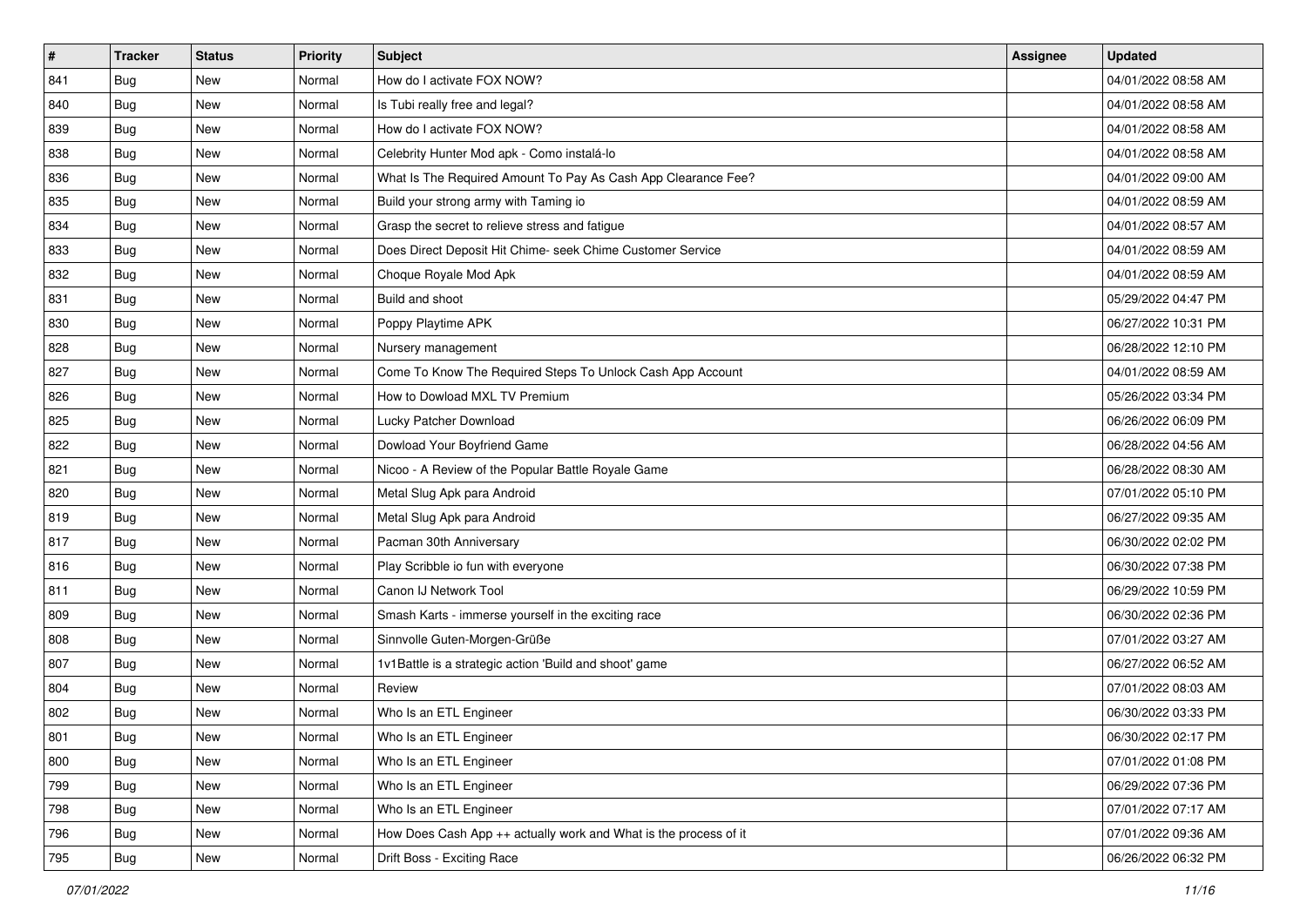| $\sharp$ | <b>Tracker</b> | <b>Status</b> | <b>Priority</b> | <b>Subject</b>                                                                | <b>Assignee</b> | <b>Updated</b>      |
|----------|----------------|---------------|-----------------|-------------------------------------------------------------------------------|-----------------|---------------------|
| 792      | Bug            | New           | Normal          | What is Google Camera Mod?                                                    |                 | 06/27/2022 10:20 AM |
| 791      | Bug            | New           | Normal          | Samsnung TV Plus is not working                                               |                 | 04/01/2022 09:03 AM |
| 790      | Bug            | New           | Normal          | My app                                                                        |                 | 04/01/2022 09:03 AM |
| 789      | Bug            | New           | Normal          | Full version                                                                  |                 | 06/30/2022 06:23 PM |
| 788      | Bug            | <b>New</b>    | Normal          | Intro Maker Mod APK                                                           |                 | 06/29/2022 09:13 PM |
| 787      | Bug            | New           | Normal          | Assured Assignment Help                                                       |                 | 07/01/2022 02:08 PM |
| 786      | Bug            | New           | Normal          | Best Assignment Help in Australia & UK                                        |                 | 06/30/2022 09:58 PM |
| 785      | Bug            | New           | Normal          | How To Get Money Off Cash App Without Card Or With A Card?                    |                 | 06/28/2022 11:35 AM |
| 784      | Bug            | New           | Normal          | How To Add Money On Cash App Card And Check The Funds?                        |                 | 06/30/2022 05:09 PM |
| 783      | Bug            | New           | Normal          | How Do I Determine The Reasons And Solutions To Fix Cash App Transfer Failed? |                 | 07/01/2022 05:42 PM |
| 782      | <b>Bug</b>     | New           | Normal          | Comment faire une sonnerie téléphonique                                       |                 | 06/29/2022 04:47 PM |
| 781      | Bug            | New           | Normal          | Free Whatsapp Group to Join                                                   |                 | 06/30/2022 04:23 PM |
| 777      | Bug            | New           | Normal          | Obtain driving instructions using Google Maps.                                |                 | 07/01/2022 12:50 PM |
| 776      | <b>Bug</b>     | New           | Normal          | Wibargain                                                                     |                 | 06/30/2022 06:22 PM |
| 775      | <b>Bug</b>     | New           | Normal          | cash app                                                                      |                 | 02/14/2022 08:20 AM |
| 774      | Bug            | New           | Normal          | Follow proper initiatives                                                     |                 | 07/01/2022 04:41 PM |
| 773      | Bug            | New           | Normal          | Spades - Play online free                                                     |                 | 06/30/2022 04:59 PM |
| 772      | Bug            | New           | Normal          | united airlines baggage policy                                                |                 | 06/29/2022 03:40 PM |
| 771      | Bug            | New           | Normal          | united airlines baggage policy                                                |                 | 06/29/2022 05:39 PM |
| 770      | Bug            | New           | Normal          | Canon IJ Network Tool                                                         |                 | 07/01/2022 09:15 AM |
| 769      | Bug            | New           | Normal          | check my cash app                                                             |                 | 06/30/2022 07:46 PM |
| 768      | Bug            | New           | Normal          | Where can you buy best jackets online?                                        |                 | 06/26/2022 01:50 PM |
| 767      | <b>Bug</b>     | <b>New</b>    | Normal          | apkmod                                                                        |                 | 06/29/2022 06:15 PM |
| 766      | <b>Bug</b>     | New           | Normal          | Pobreflix Mod APK Review                                                      |                 | 06/29/2022 10:55 PM |
| 765      | Bug            | New           | Normal          | Follow proper initiatives to check my cash app                                |                 | 07/01/2022 01:38 AM |
| 764      | Bug            | New           | Normal          | What is available to see what I can watch HBO Max?                            |                 | 06/29/2022 08:50 PM |
| 763      | Bug            | New           | High            | How to Make a Ringtone on Your iPhone                                         |                 | 07/01/2022 01:09 PM |
| 762      | I Bug          | New           | Normal          | How To Add Money To A Cash App Card If Struggling With Low Amount?            |                 | 06/29/2022 10:53 AM |
| 760      | Bug            | New           | Normal          | apkmod                                                                        |                 | 06/27/2022 04:13 PM |
| 758      | Bug            | New           | Normal          | How Do I Study Consistently For Hours?                                        |                 | 06/27/2022 12:49 AM |
| 757      | Bug            | New           | Normal          | Why Is Issue of Car Maintenance so Famous for the Consumers?                  |                 | 04/01/2022 09:01 AM |
| 754      | <b>Bug</b>     | New           | Normal          | Cómo descargar tonos gratis de teléfono celular                               |                 | 06/26/2022 01:56 PM |
| 753      | <b>Bug</b>     | New           | Normal          | onlineessaygrader                                                             |                 | 06/28/2022 05:55 AM |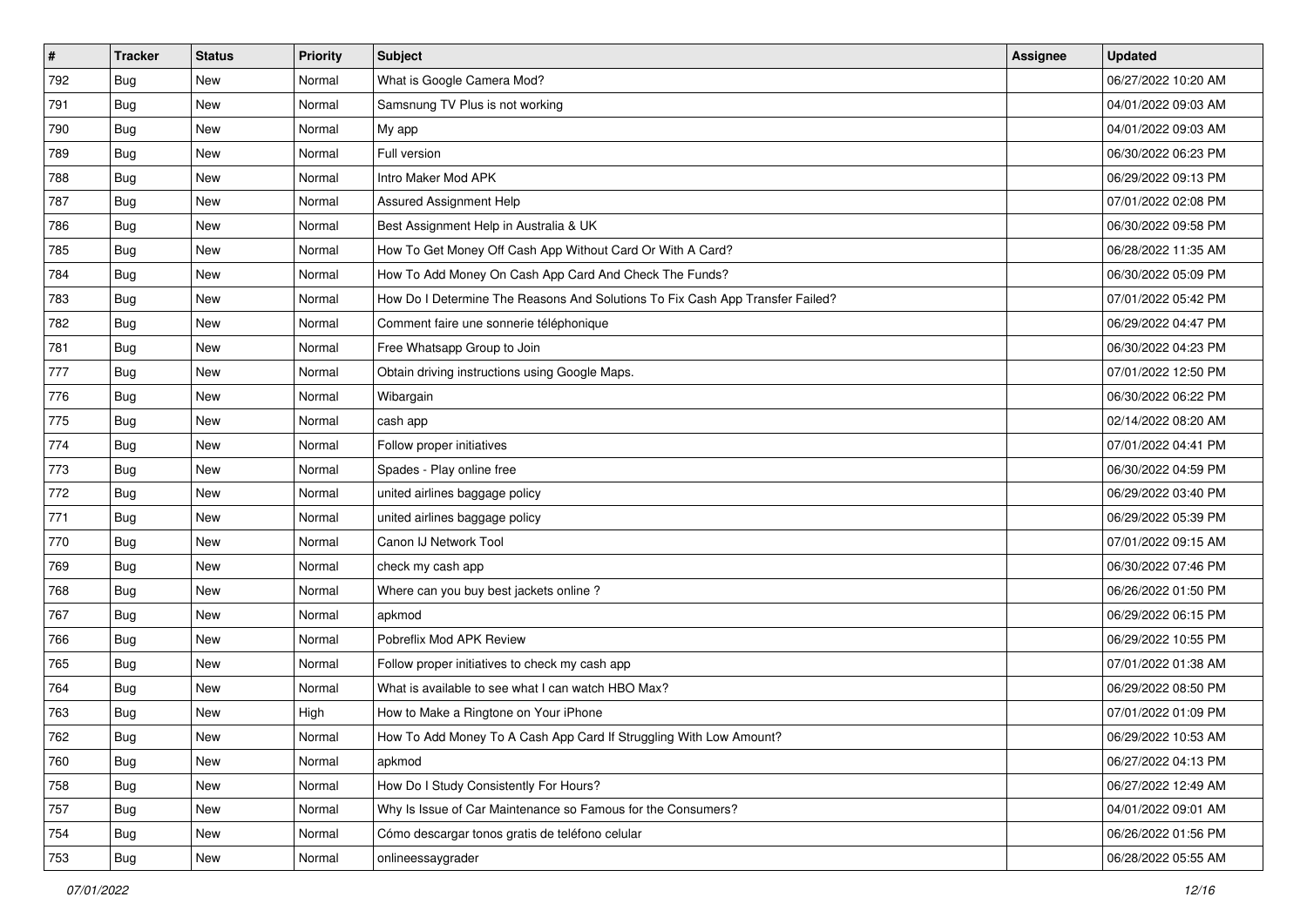| #   | <b>Tracker</b> | <b>Status</b> | <b>Priority</b> | Subject                                                                                             | <b>Assignee</b> | <b>Updated</b>      |
|-----|----------------|---------------|-----------------|-----------------------------------------------------------------------------------------------------|-----------------|---------------------|
| 752 | Bug            | New           | Normal          | Plagerism checker                                                                                   |                 | 06/26/2022 06:33 PM |
| 750 | Bug            | New           | Normal          | Create a Report Template                                                                            |                 | 06/26/2022 04:27 PM |
| 749 | Bug            | New           | Normal          | The Best Bubble Shooter Game for Android                                                            |                 | 06/26/2022 12:12 PM |
| 748 | Bug            | New           | Normal          | Il y a quelques façons d'obtenir des sonneries gratuites pour votre iPhone                          |                 | 06/26/2022 11:24 PM |
| 747 | Bug            | New           | Normal          | How to Install Tyflex Plus on Your Android Device                                                   |                 | 06/26/2022 08:16 AM |
| 744 | Bug            | New           | Normal          | <b>Pixel Survive</b>                                                                                |                 | 06/28/2022 05:13 AM |
| 743 | Bug            | New           | Normal          | They promote 'pixel art' contests and a 'game jam' related to the work and figure of Carlos Casares |                 | 06/28/2022 12:04 PM |
| 742 | Bug            | New           | Normal          | How Long Does Cash App Support Take To Respond For A Better Support?                                |                 | 06/25/2022 11:00 PM |
| 741 | Bug            | New           | Normal          | <b>Blockchain Technology Solutions</b>                                                              |                 | 06/26/2022 02:19 AM |
| 739 | Bug            | New           | Normal          | law dissertation help                                                                               |                 | 06/27/2022 06:12 PM |
| 738 | <b>Bug</b>     | New           | Normal          | How Much Amount Do I Get Using The Referral Code For Cash App?                                      |                 | 06/27/2022 03:58 PM |
| 737 | Bug            | New           | Normal          | How Do I Talk To A Live Person At Facebook If Anything Is Doubtful?                                 |                 | 06/27/2022 09:59 PM |
| 736 | Bug            | New           | Normal          | I Want to Edit in My Website (transfer-factor.net) Unfortunately, Unable to Edit It                 |                 | 06/24/2022 07:32 AM |
| 735 | Bug            | <b>New</b>    | Normal          | A quick fix of how to get money back from cash app stocks                                           |                 | 07/01/2022 07:04 AM |
| 734 | <b>Bug</b>     | New           | Normal          | DR. STRANGE: Multiverse of Scheduling Madness!                                                      |                 | 06/28/2022 07:07 AM |
| 733 | Bug            | New           | Normal          | How does one go about getting a book deal?                                                          |                 | 06/28/2022 06:35 PM |
| 732 | Bug            | New           | Normal          | Get rectifications steps about why cash app transfer failed                                         |                 | 06/26/2022 03:28 PM |
| 731 | Bug            | New           | Normal          | Avail Of Cash App Customer Service If Unable To Down Cash App Mobile App?                           |                 | 06/25/2022 08:36 PM |
| 730 | Bug            | New           | Normal          | Canon IJ Network Tool                                                                               |                 | 06/26/2022 05:51 PM |
| 729 | Bug            | New           | Normal          | Canon IJ Network Tool                                                                               |                 | 06/28/2022 01:10 PM |
| 728 | Bug            | New           | Normal          | Will Cash App refund money if scammed? Hitches With Optimum Ease                                    |                 | 06/26/2022 06:15 AM |
| 726 | Bug            | New           | Normal          | Mobile Application Development Services                                                             |                 | 06/30/2022 08:49 PM |
| 724 | Bug            | <b>New</b>    | Normal          | Dial Chime Customer support number for a quick response                                             |                 | 07/01/2022 11:30 AM |
| 721 | <b>Bug</b>     | New           | Normal          | Cómo instalar un Mod Apk                                                                            |                 | 06/30/2022 02:08 AM |
| 720 | Bug            | New           | Normal          | How does Cash App Phone Number provide a quick treatment?                                           |                 | 07/01/2022 05:38 AM |
| 719 | Bug            | New           | Normal          | How Do I Send \$5000 Through Cash App Account With Ease?                                            |                 | 06/29/2022 10:15 PM |
| 717 | Bug            | New           | Normal          | Disney Plus Apk - Watch Movies and TV Shows on Your Device                                          |                 | 07/01/2022 07:02 PM |
| 716 | <b>Bug</b>     | New           | Normal          | La celebración de un BabyShower.                                                                    |                 | 07/01/2022 09:43 AM |
| 715 | <b>Bug</b>     | New           | Normal          | Puppy Playtime Descargar gratis                                                                     |                 | 07/01/2022 03:28 AM |
| 714 | <b>Bug</b>     | New           | Normal          | Cuevana 3 Premium - Enjoy Your Favorite Movies and TV Shows on Your Smart TV                        |                 | 06/27/2022 11:43 PM |
| 712 | <b>Bug</b>     | New           | Normal          | Tips and Tricks                                                                                     |                 | 06/29/2022 07:26 PM |
| 711 | <b>Bug</b>     | New           | Normal          | Human Fall Flat Apk Download                                                                        |                 | 07/01/2022 01:14 AM |
| 710 | <b>Bug</b>     | New           | Normal          | Take Necessary Assistance If You Are Unable Activate Cash App Card                                  |                 | 06/25/2022 09:26 PM |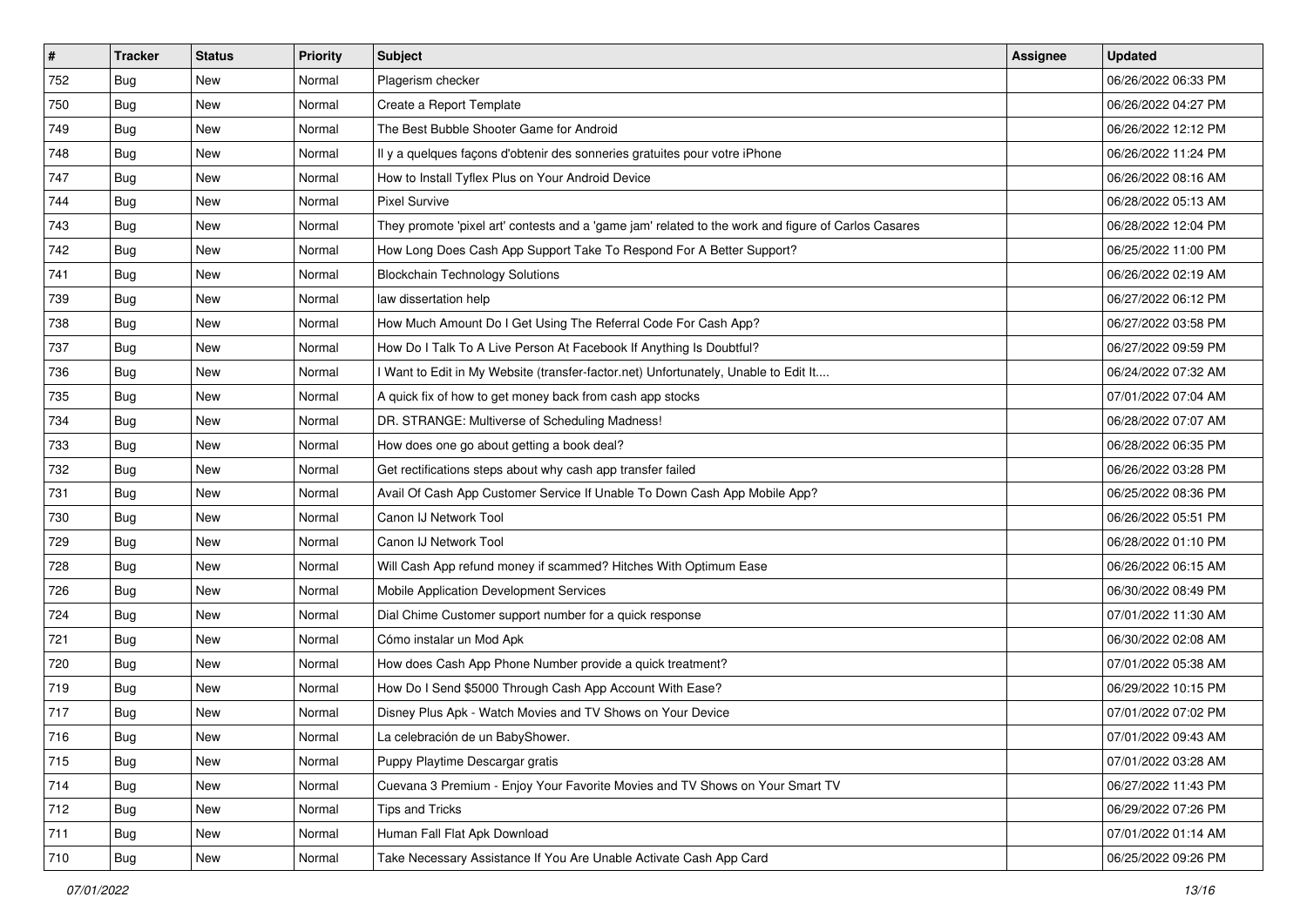| #   | <b>Tracker</b> | <b>Status</b> | <b>Priority</b> | <b>Subject</b>                                                          | Assignee | <b>Updated</b>      |
|-----|----------------|---------------|-----------------|-------------------------------------------------------------------------|----------|---------------------|
| 709 | Bug            | New           | Normal          | How To Load Cash App Card At Walmart Without Having To Face Any Hassle? |          | 06/29/2022 03:26 AM |
| 708 | Bug            | New           | Normal          | Efficient ways to proceed with the cash app dispute process?            |          | 06/29/2022 10:24 AM |
| 706 | Bug            | New           | Normal          | How Can You Cancel A Cash App Payment Without Any Prior Information?    |          | 06/26/2022 09:13 AM |
| 705 | Bug            | New           | Normal          | wuxiaworld                                                              |          | 06/29/2022 11:42 PM |
| 704 | Bug            | New           | Normal          | Reach support team of Chime Customer Service for instant help           |          | 07/01/2022 10:14 AM |
| 703 | Bug            | New           | Normal          | For real-time help, dial Facebook customer service number               |          | 07/01/2022 05:09 AM |
| 702 | Bug            | New           | Normal          | Avail Chime Customer Service to know How To Get Chime Bank Statement    |          | 06/28/2022 04:58 AM |
| 701 | Bug            | New           | Normal          | Why Law Essay Helper UK is Necessary?                                   |          | 06/29/2022 06:29 PM |
| 700 | Bug            | New           | Normal          | Cómo descargar Poppy Playtime                                           |          | 04/01/2022 09:30 AM |
| 699 | Bug            | New           | Normal          | Would you be able to utilize Cash App Twitch?                           |          | 07/01/2022 08:12 AM |
| 697 | Bug            | New           | Normal          | How to Descargar Pura TV For Android                                    |          | 06/30/2022 08:48 PM |
| 696 | Bug            | New           | Normal          | How to Install the TuMangaOnline App                                    |          | 07/01/2022 03:37 AM |
| 695 | Bug            | New           | Normal          | Refer Listas IPTV Apk                                                   |          | 07/01/2022 11:10 AM |
| 692 | Bug            | New           | Normal          | Esports 888b                                                            |          | 06/12/2022 10:04 AM |
| 691 | Bug            | New           | Normal          | tea garden dublin                                                       |          | 04/01/2022 09:31 AM |
| 690 | Bug            | New           | Normal          | campervan hire                                                          |          | 06/28/2022 11:55 AM |
| 689 | <b>Bug</b>     | New           | Normal          | How to use twitch.tv/activate?                                          |          | 07/01/2022 03:30 AM |
| 688 | <b>Bug</b>     | New           | Normal          | How to use twitch.tv/activate?                                          |          | 07/01/2022 11:35 AM |
| 687 | <b>Bug</b>     | New           | Normal          | How to use twitch.tv/activate?                                          |          | 06/30/2022 09:20 AM |
| 686 | Bug            | New           | Normal          | Welcome To The Most Demandable Mahipalpur Escorts Agency                |          | 06/27/2022 03:45 PM |
| 684 | Bug            | New           | Normal          | Difference between paper map and online map                             |          | 06/30/2022 09:41 PM |
| 682 | <b>Bug</b>     | New           | Normal          | Does Facebook customer service live chat allow to speak with someone?   |          | 07/01/2022 02:08 PM |
| 679 | <b>Bug</b>     | New           | Normal          | Word Finder helps you to play word games better                         |          | 04/01/2022 09:34 AM |
| 678 | <b>Bug</b>     | New           | Normal          | How to be a winner in buidnow gg                                        |          | 06/29/2022 06:31 PM |
| 677 | Bug            | New           | Normal          | Logo Design Services Near Me                                            |          | 06/29/2022 11:58 AM |
| 676 | Bug            | New           | Normal          | Does Facebook customer service live chat allow to speak with someone?   |          | 04/01/2022 09:39 AM |
| 675 | Bug            | New           | Normal          | What Are Smart Tactics To Fix Cash App Transfer Failed Hurdles?         |          | 06/27/2022 09:51 AM |
| 673 | <b>Bug</b>     | New           | Normal          | Learn the basics of pixel art - Clear grid                              |          | 07/01/2022 01:56 PM |
| 672 | <b>Bug</b>     | New           | Normal          | The easiest way to delete ringtones on iPhone                           |          | 07/01/2022 01:31 AM |
| 670 | Bug            | New           | Normal          | JTWhatsApp Apk - The New and Improved WhatsApp                          |          | 06/28/2022 12:32 PM |
| 668 | Bug            | New           | Normal          | Get to know Cash App Refund Process here                                |          | 06/29/2022 07:21 AM |
| 667 | Bug            | New           | Normal          | What Is a Ringtone?                                                     |          | 07/01/2022 05:13 AM |
| 666 | <b>Bug</b>     | New           | Normal          | 470+ pages à colorier de Noël                                           |          | 06/30/2022 02:42 PM |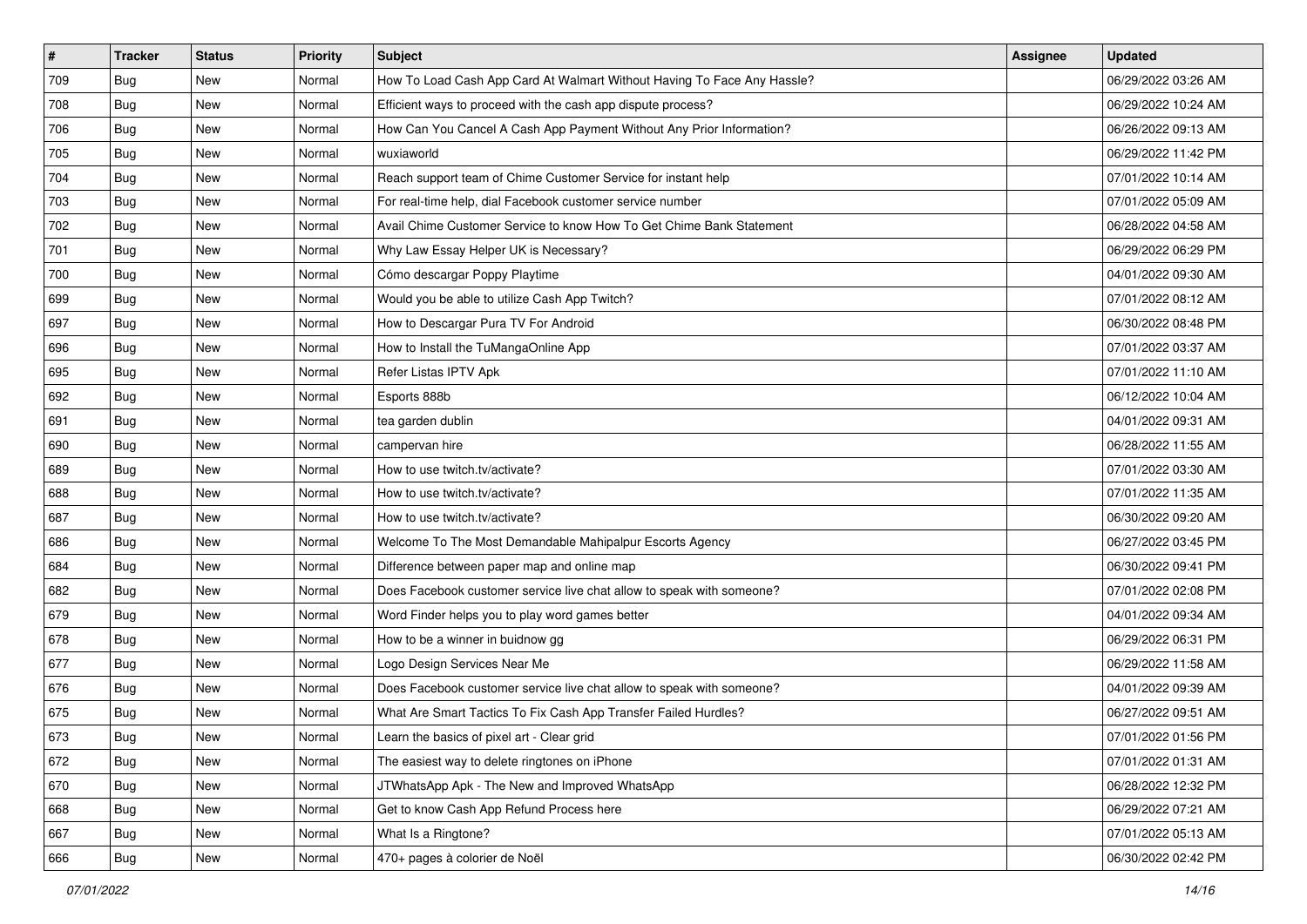| #   | <b>Tracker</b> | <b>Status</b> | <b>Priority</b> | <b>Subject</b>                                                                   | <b>Assignee</b> | <b>Updated</b>      |
|-----|----------------|---------------|-----------------|----------------------------------------------------------------------------------|-----------------|---------------------|
| 664 | Bug            | New           | Normal          | Tea TV Apk Download - The Best Way to Watch Movies Offline                       |                 | 06/29/2022 11:00 PM |
| 662 | Bug            | New           | Normal          | Oreo TV Download - The Easiest Way to Watch Live TV                              |                 | 06/29/2022 08:19 PM |
| 661 | Bug            | New           | Normal          | Turbo VPN MOD APK Download                                                       |                 | 06/29/2022 11:57 AM |
| 660 | Bug            | New           | Normal          | Anchovies Nutrition Facts And Health Benefits                                    |                 | 04/01/2022 09:40 AM |
| 659 | Bug            | <b>New</b>    | Normal          | Olive Oil Properties And Health Benefits                                         |                 | 07/01/2022 03:22 PM |
| 658 | Bug            | New           | Normal          | Watermelon Nutrition Facts And Health Benefits                                   |                 | 06/29/2022 06:46 PM |
| 657 | Bug            | New           | Normal          | Coconut Nutrition Facts And Health Benefits                                      |                 | 06/29/2022 05:05 PM |
| 656 | Bug            | New           | Normal          | Kiwi Nutrition Facts And Health Benefits                                         |                 | 07/01/2022 01:41 AM |
| 655 | Bug            | New           | Normal          | <b>Eggplant Health Benefits</b>                                                  |                 | 06/29/2022 08:18 AM |
| 653 | Bug            | New           | Normal          | Jujube (Jinjoles): Properties And Health Benefits                                |                 | 07/01/2022 06:20 AM |
| 652 | <b>Bug</b>     | New           | Normal          | Sesame Health Benefits                                                           |                 | 06/29/2022 07:46 PM |
| 651 | Bug            | New           | Normal          | Salmon Health Benefits                                                           |                 | 06/30/2022 09:49 PM |
| 650 | Bug            | New           | Normal          | <b>Cherries Health Benefits</b>                                                  |                 | 07/01/2022 03:20 PM |
| 645 | Bug            | New           | Normal          | thong tin chinh xac nhat hom nay                                                 |                 | 06/30/2022 07:09 PM |
| 644 | Bug            | New           | Normal          | <b>TeaTV App Review</b>                                                          |                 | 06/27/2022 11:47 AM |
| 643 | Bug            | New           | Normal          | Oreo TV Apk Download                                                             |                 | 06/30/2022 09:00 PM |
| 642 | Bug            | New           | Normal          | thong tin thoi tiet ngay hom nay                                                 |                 | 06/29/2022 07:52 PM |
| 641 | Bug            | New           | Normal          | Get Best Economics Dissertation Writing Service                                  |                 | 06/25/2022 10:04 AM |
| 640 | Bug            | New           | Normal          | play game with me                                                                |                 | 06/28/2022 06:33 AM |
| 639 | Bug            | New           | Normal          | thong tin chinh xac                                                              |                 | 07/01/2022 07:17 AM |
| 638 | Bug            | New           | Normal          | Run 3 game                                                                       |                 | 07/01/2022 04:02 AM |
| 636 | Bug            | New           | Normal          | What is the most popular furniture color?                                        |                 | 07/01/2022 07:53 AM |
| 635 | <b>Bug</b>     | New           | Normal          | Buy Steroids Online with OurMedicnes.com   Best Quality Steroids                 |                 | 07/01/2022 04:55 AM |
| 634 | <b>Bug</b>     | New           | Normal          | Buy Vidalista Tablets (Tadalafil) at [\$25 OFF + Free Shipping] Vidalistatablets |                 | 07/01/2022 06:59 AM |
| 633 | Bug            | New           | Normal          | How i can i solve my issue                                                       |                 | 04/01/2022 09:38 AM |
| 632 | Bug            | New           | Normal          | CheapestMedsShop   100% Safe Medicines Online in UK & AUS.                       |                 | 06/28/2022 09:52 AM |
| 631 | <b>Bug</b>     | New           | Normal          | How Can I Load Cash App Card at Walmart straight away?                           |                 | 06/26/2022 04:07 PM |
| 630 | i Bug          | New           | Normal          | How Can I Load Cash App Card at Walmart straight away?                           |                 | 06/26/2022 12:04 AM |
| 629 | <b>Bug</b>     | New           | Normal          | How Can I Load Cash App Card at Walmart straight away?                           |                 | 06/28/2022 06:07 AM |
| 628 | Bug            | New           | Normal          | CV reviewing services!                                                           |                 | 06/29/2022 05:09 PM |
| 627 | <b>Bug</b>     | New           | Normal          | <b>HELO</b>                                                                      |                 | 06/30/2022 04:03 PM |
| 625 | Bug            | New           | Normal          | The best free online driving directions tool                                     |                 | 04/01/2022 09:28 AM |
| 624 | <b>Bug</b>     | New           | Normal          | Use go with the Driving Directions for your go                                   |                 | 06/29/2022 05:22 PM |